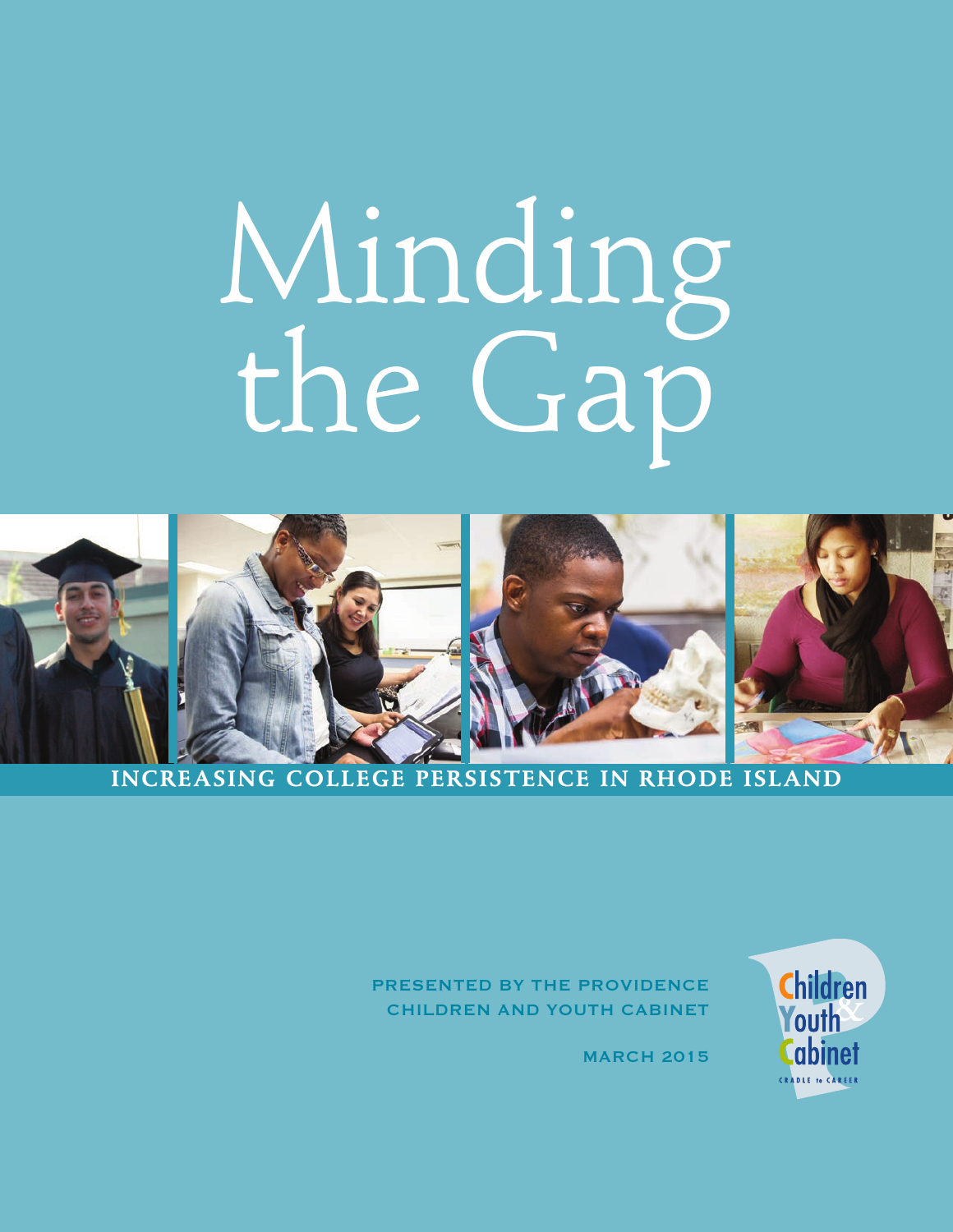## **ABOUT THE PROVIDENCE CHILDREN AND YOUTH CABINET**

The Children and Youth Cabinet (CYC) is a coalition of approximately 70 organizations and 175 active individual members who are committed to using their collective resources to improve outcomes for all children and youth in Providence.

Formed in 2010, this consortium has grown to include members from education, state and local government, higher education, business, and community-based organizations. Together, these diverse players work across traditional boundaries to create positive change for Providence children and youth from "cradle to career."

## **ABOUT LUMINA FOUNDATION**

Lumina Foundation, who provided funding for this report, is an independent, private foundation committed to increasing the proportion of Americans with high-quality degrees, certificates and other credentials to 60 percent by 2025. Lumina's outcomes-based approach focuses on helping to design and build an accessible, responsive and accountable higher education system while fostering a national sense of urgency for action to achieve Goal 2025. For more information, log on to: www.luminafoundation.org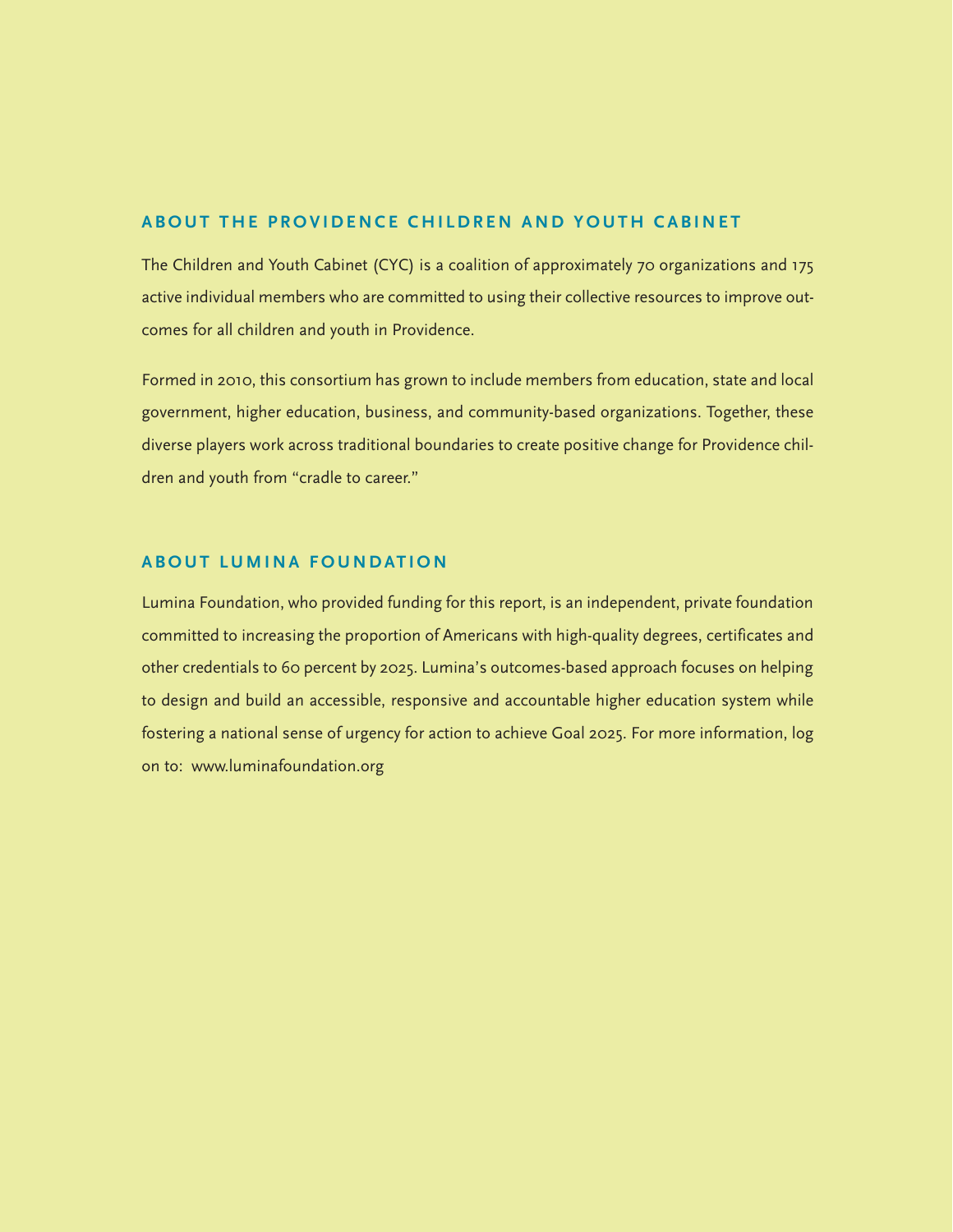# Minding the Gap

INCREASING COLLEGE PERSISTENCE IN RHODE ISLAND

## PRESENTED BY THE PROVIDENCE CHILDREN AND YOUTH CABINET

**MARCH 2015** 



prepared by Kathleen Dowcett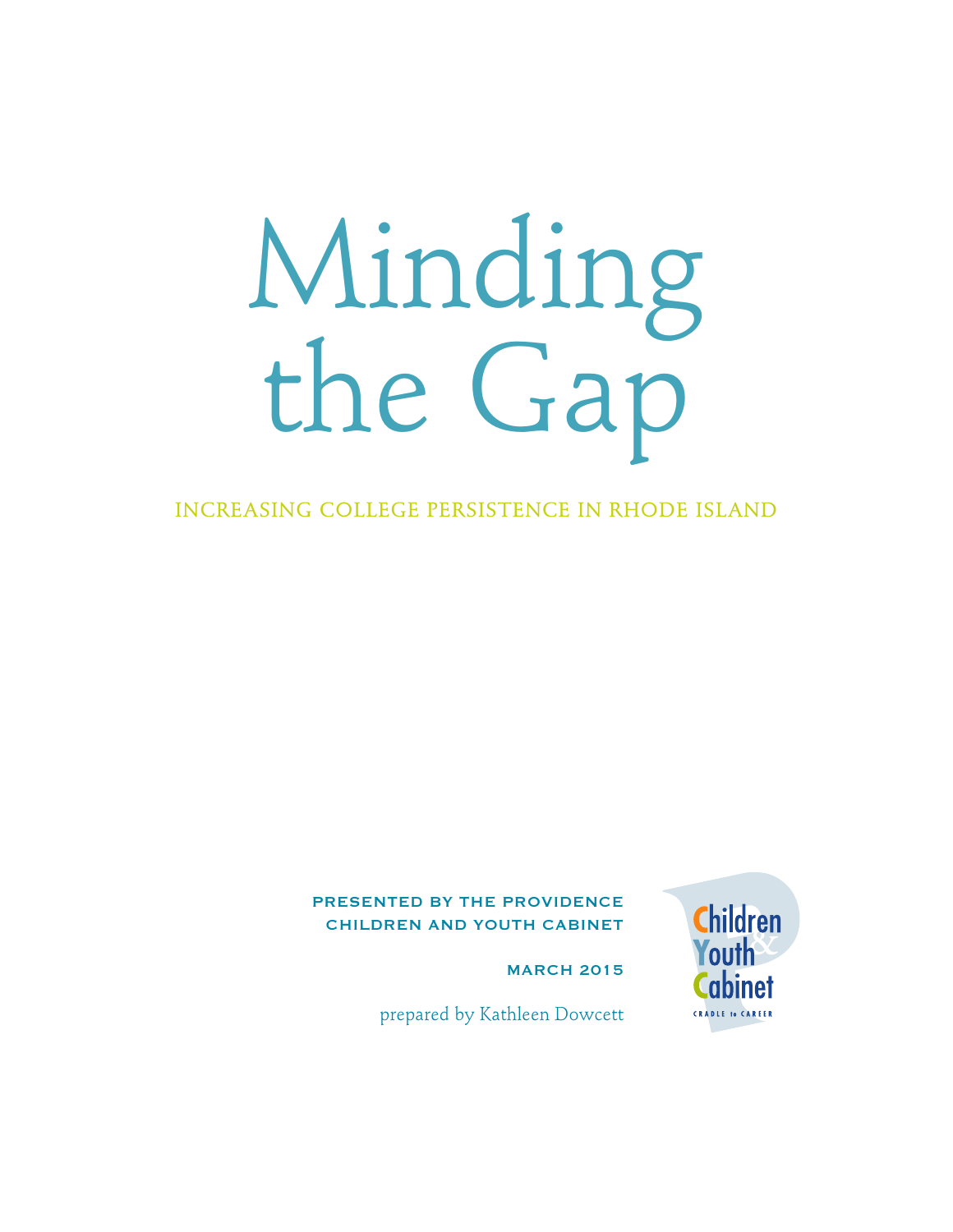# TABLE OF CONTENTS

## 1 Overview

- $2$  Post-Secondary Attainment: A National Commitment
- 4 Spotlight on Rhode Island
- 9 Summary of Promising Practices: Discrete Services and Elements of Systemic Success
- $15$  Elements of Systemic Success in Action at Rhode Island's Institutions of Higher Education
- $29\,$  Elements of Systemic Success in Action at Rhode Island Community-Based Organizations
- $34$  Recommendations for Rhode Island Educators and Policy-Makers
- 35 Closing Remarks
- 36 Additional Resources
- 38 References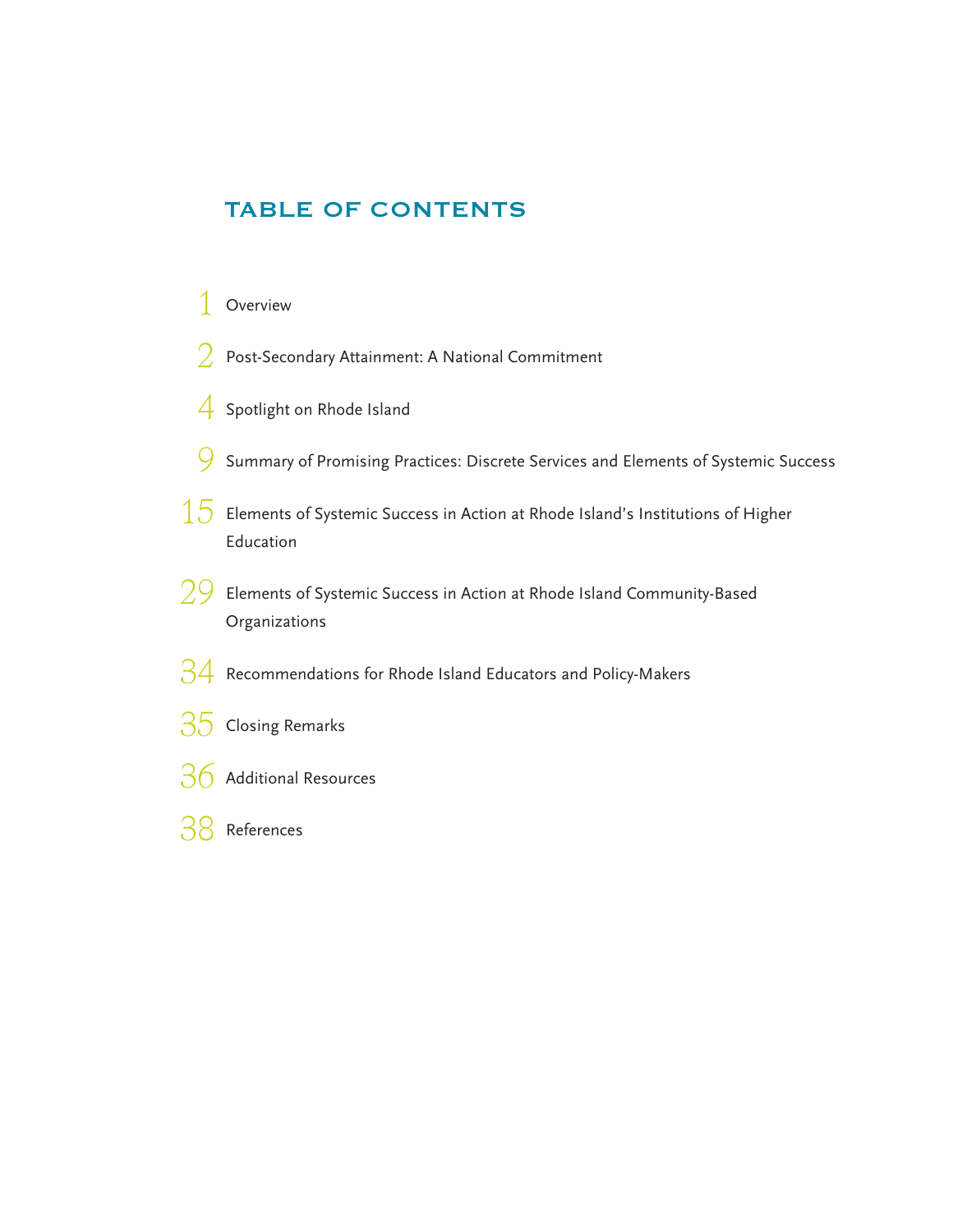## **OVERVIEW**

Rhode Island is embarking on an important initiative to increase post-secondary attain-<br>ment<sup>1</sup> levels across the state. With support from Lumina Foundation, stakeholders in government, community-based organizations (CBOs), K–12 education, and higher education are working together, coordinating their efforts toward the shared goal of a well-educated, well-prepared citizenry. This report is designed to inform those efforts. The report begins with a national outlook on post-secondary attainment rates, followed by a discussion of graduation rates throughout Rhode Island. Subsequent sections include a summary of best practices at the national level, an Elements of Systemic Success logic model, and examples of promising practices at colleges, universities, and CBOs throughout the state. The report concludes with a set of recommendations for educators and policy-makers.



1 Throughout this report, post-secondary attainment will be defined as possessing at least an associate's degree.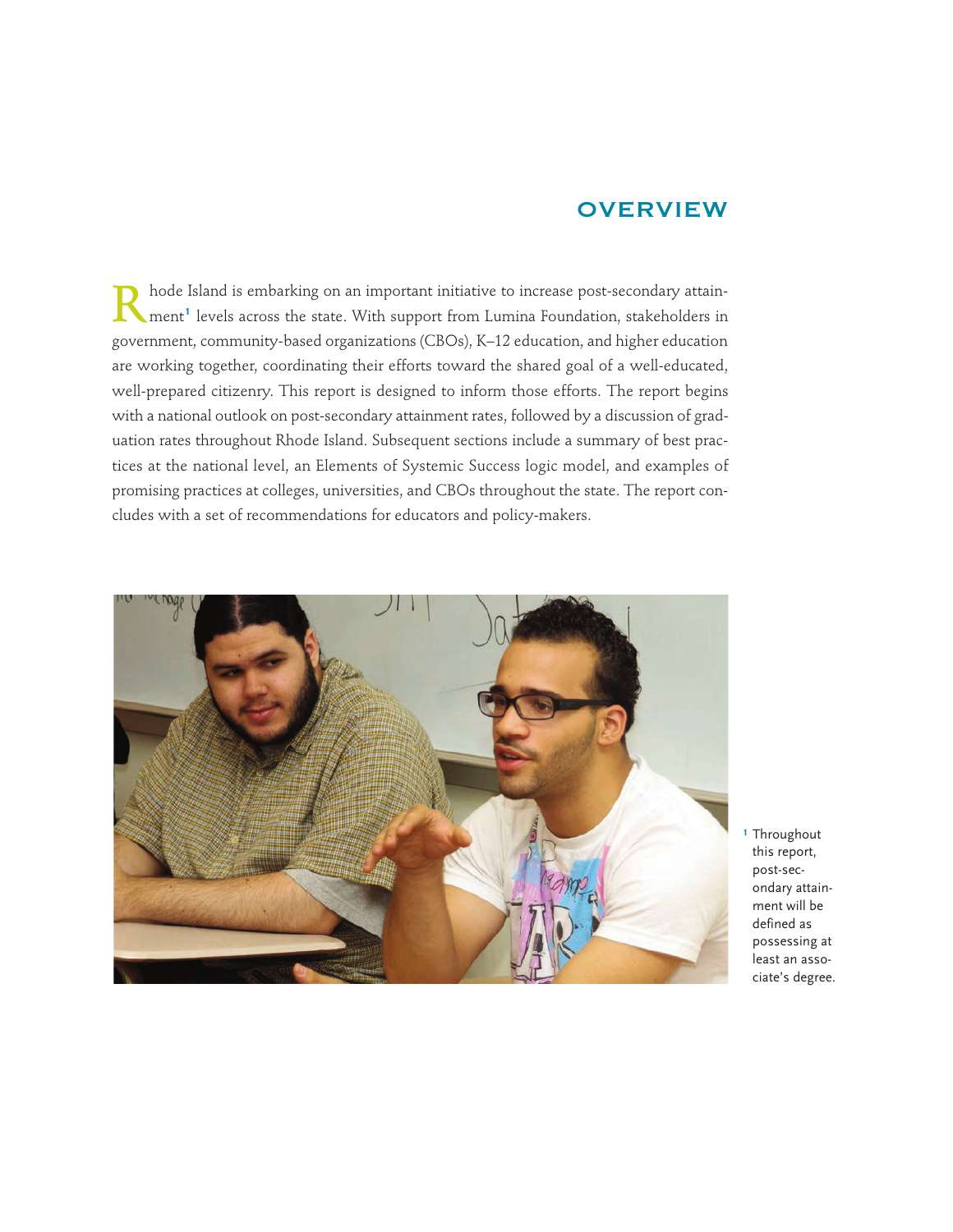# POST-SECONDARY ATTAINMENT: A NATIONAL COMMITMENT

Across the United States, educators and policy-makers are setting ambitious targets for post-secondary attainment. At the local level, Louisville, Kentucky, has pledged an increase of 55,000 post-secondary degrees by 2020 (55,000 Degrees n.d.), and San Antonio, Texas, is working toward college credentials for at least 50 percent of its adult population by the same year (SA2020 n.d.). Lumina Foundation is engaging stakeholders at the local, state, and national levels to advance its goal for 60 percent of adults in the United States to obtain a post-secondary degree and/or high-quality credential by 2025 (Lumina Foundation n.d.), and the White House has made a commitment to reclaiming the country's position as first in the world for college graduation rates by 2020 (The White House n.d.)

This national campaign has arisen in response to the growing realization that we are leaving too many of our citizens unprepared, lacking the skills and credentials necessary for success in the global job market. It is estimated that by 2020, 66 percent of all jobs will require a post-



secondary certificate or degree (Complete College America n.d.). The effects in the job market are already evident: between 2011and 2013, the unemployment rate for adults with only a high school diploma was 10 percent, compared to 8 percent for those with associate's degrees or some college education, and only 4.2 percent for those who hold a bachelor's degree or higher (U.S. Census Bureau 2014). Higher education also strengthens democracy through myriad social capital benefits. Adults with postsecondary degrees are more likely to volunteer

in their communities, vote, and have healthier lifestyles (Baum, Ma & Payea 2013). Yet, while countries across the globe have responded to this by working successfully to increase postsecondary attainment rates among young adults, rates in the United States have nearly stagnated, hovering at just below 40 percent (Lumina Foundation 2014).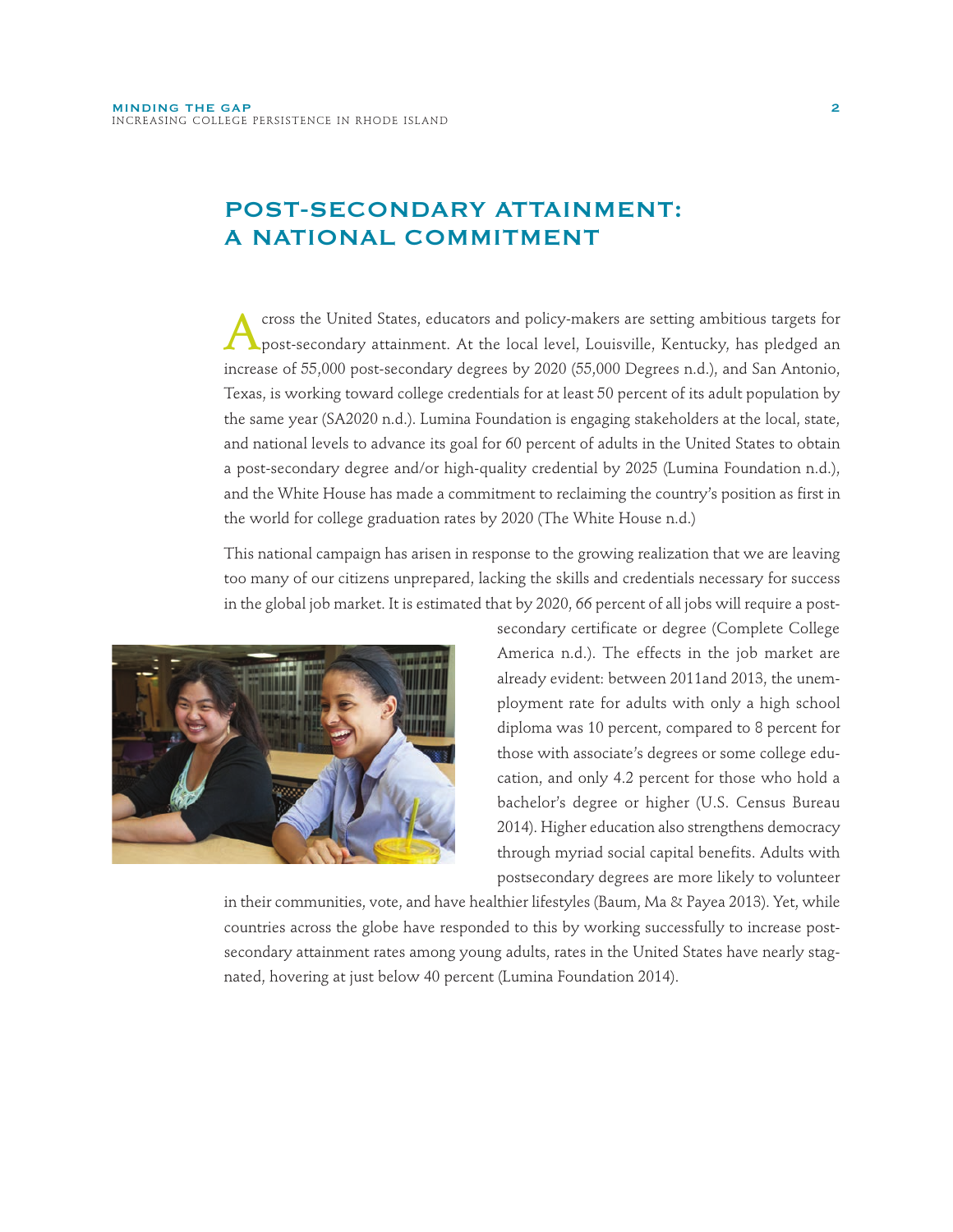A closer analysis of the data reveals some important nuances. For example, an average of 62.5 percent of U.S. high school graduates enroll in college right away, but only about 56 percent of those enrollees graduate within six years. The result is 36 million adults who have some college credits but are no longer enrolled and have no degree (Lumina Foundation 2014). Furthermore, the numbers vary dramatically by demographic group. Nationally, only 20 percent of Latinos have a post-secondary degree, compared to 44 percent of whites and 59 percent of Asians, and students in the bottom third of the income scale enroll in college at only 66 percent of the rate of those in the top third (Lumina Foundation 2014). As the data suggest, it is imperative that we focus our efforts not only on enrollment but on persisting through to graduation, and that these efforts be targeted to the needs of underserved and underrepresented groups in order to ensure that all Americans have access to the skills and knowledge they need for economic, professional, and personal success.

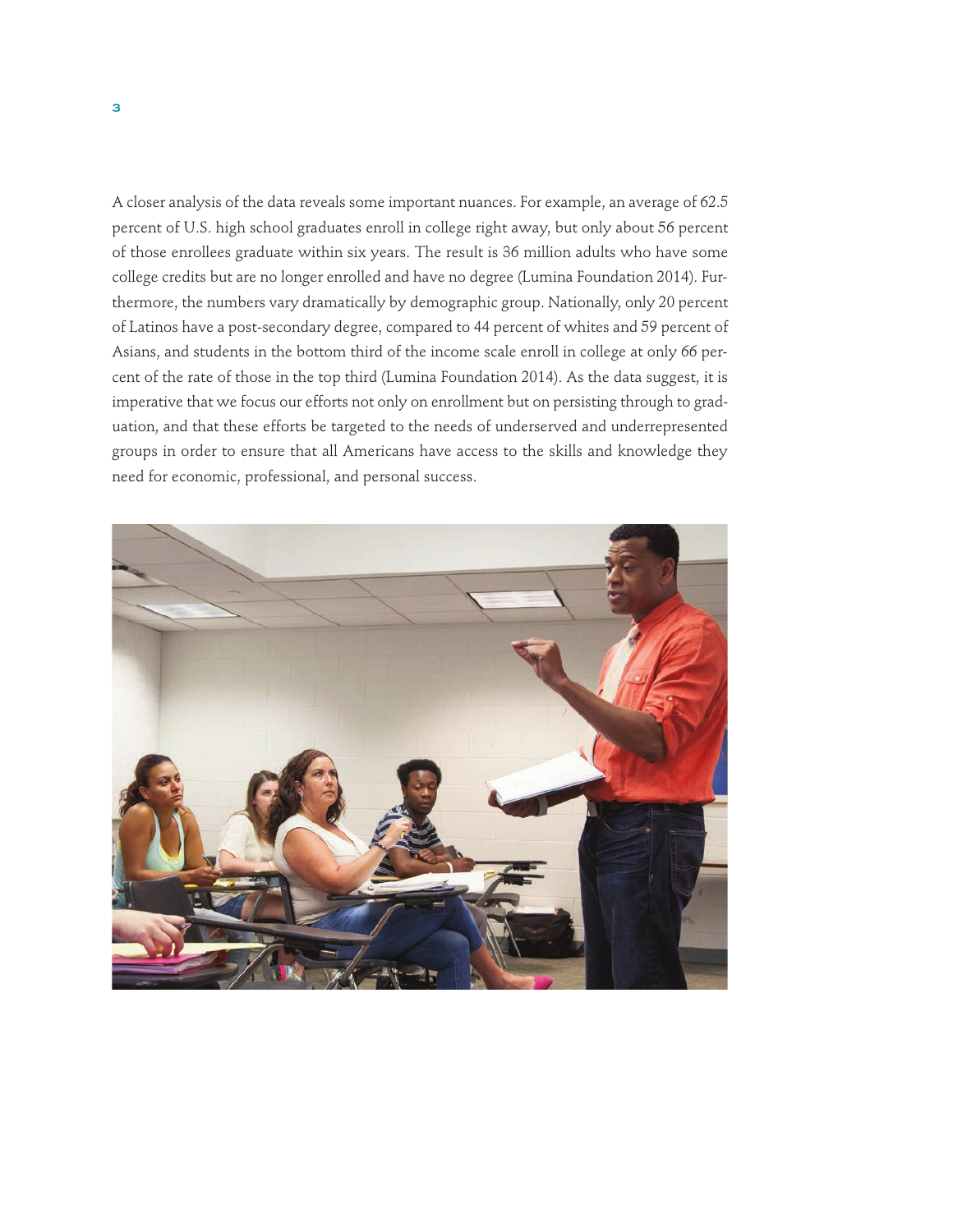## SPOTLIGHT ON RHODE ISLAND

Rhode Island's college attainment rate is<br>above the national average; 43.2 percent of the state's adults hold an associate's degree or higher, compared to 39.4 percent nationwide (see Figure 1). Despite this overall advantage, the attainment rate for Latinos in Rhode Island remains at 16.3 percent, lagging behind the national average of 19.8 percent (Lumina Foundation 2014). This is particularly concerning given that, as of 2010, the Latino population accounted for 12.4 percent of the state's total population – a 43.9 percent increase over the previous decade (Rhode Island Department of Labor and Training n.d.). In Providence, where



Latinos comprise 62 percent of the student body in the city's public schools (City of Providence 2011), only 13 percent of Latinos over twenty-five years old hold an associate's degree



http://www.luminafoundation.org/publications/A\_stronger\_nation\_ through\_higher\_education-2014.pdf

U.S. Census Bureau, 2010-2012 American Community Survey

or higher – compared with 45.7 percent of whites and 24.7 percent of blacks (U.S. Census Bureau 2013). Furthermore, while the attainment rates between males and females vary by just one or two percentage points among whites, blacks, and the overall population in Providence, the rate of attainment among Latino women (14.5 percent) is more than five percentage points above that of their male counterparts (9.2 percent) (U.S. Census Bureau 2013). As communities across the country are striving to reach 50 and 60 percent para sources attainment rates in the coming years,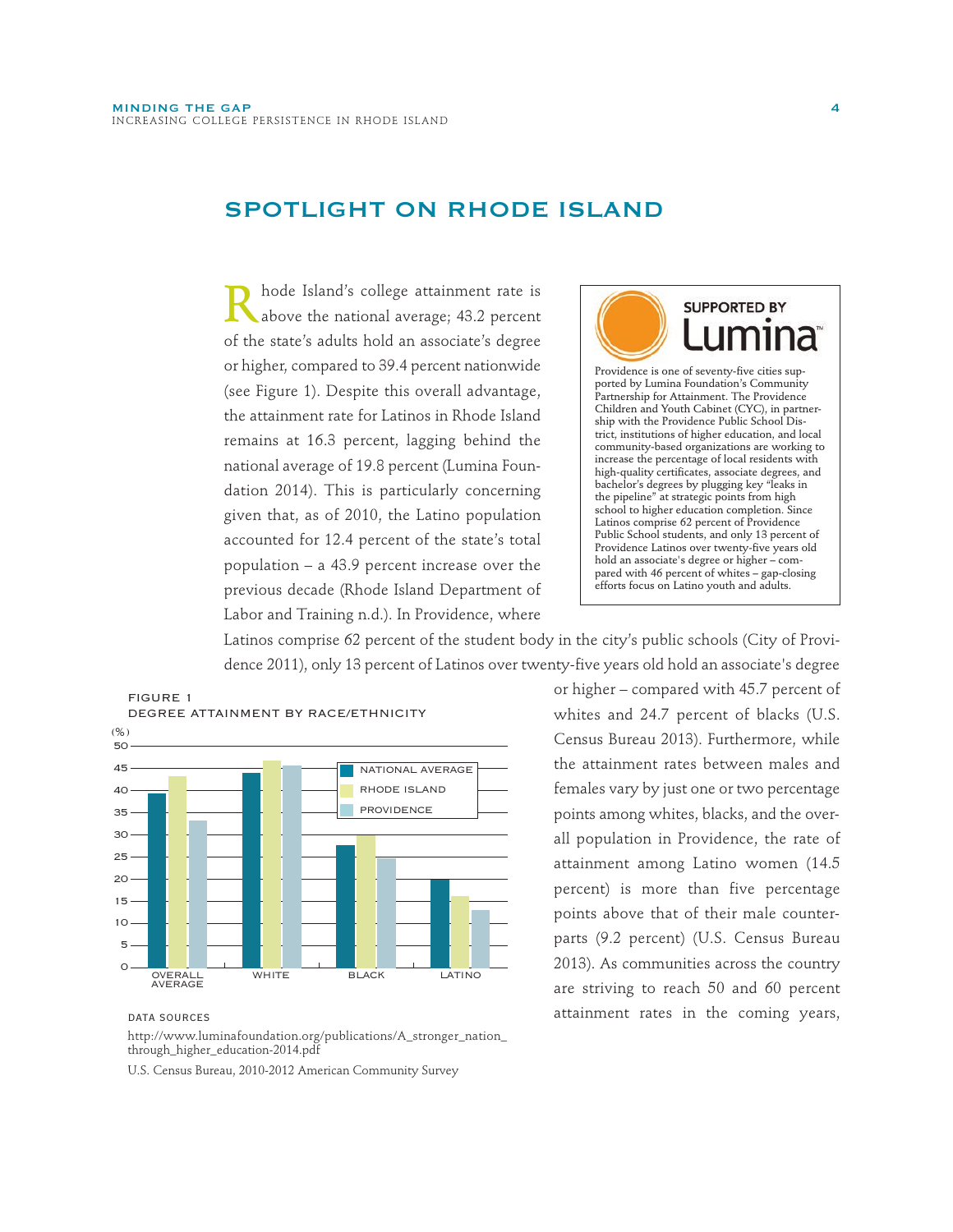Rhode Island risks a backslide in its percentage of degree holders if it does not work to explicitly address the educational needs of its significant and growing Latino population.

College-going students from Providence Public Schools attend Rhode Island's Institutions of Higher Education (IHE) in large numbers. In a 2012 National Student Clearinghouse report, nine of Rhode Island's eleven IHEs were



listed among the top twenty-five most common institutions for Providence students enrolling in college immediately after high school (see Figure 2) (National Student Clearinghouse 2012).

A look at the completion rates at Rhode Island's colleges and universities reveals that Latinos graduate at rates lower than the average at all schools in the state. However, the rates at which



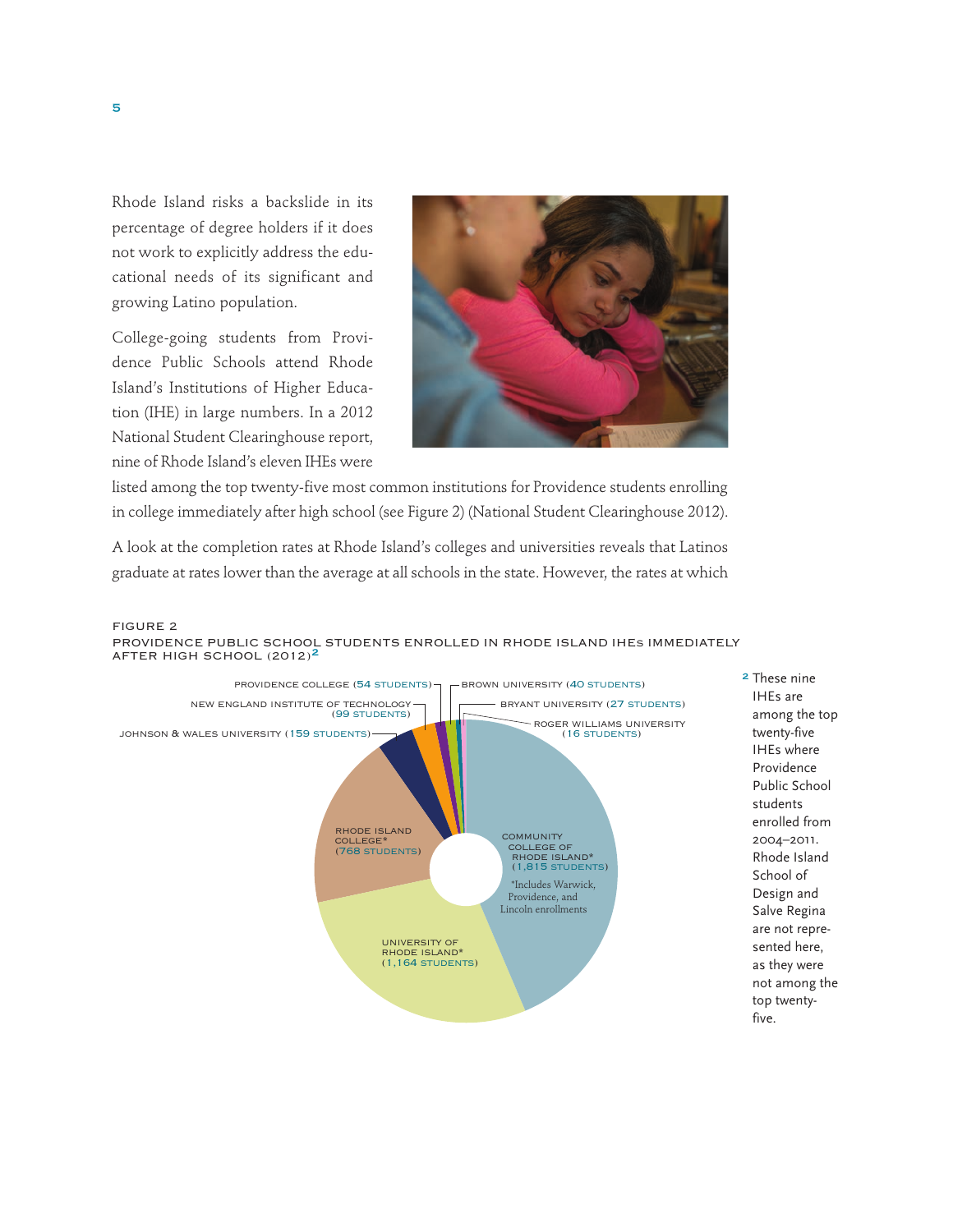they graduate vary drastically from school to school, as do the gaps between Latinos and the overall student body (see Figure 3). For example, Latinos at Bryant University graduate at a rate just 1 percent below the university average, whereas those studying at the New England Institute of Technology attain their credential at a rate of 20 percent below the school's average.

#### FIGURE 3

gram.



\*Students at CCRI often transfer to a four-year institution prior to completing their associate's degree. This transfer rate can skew the completion data.

College Navigator, IES National Center for Education Statistics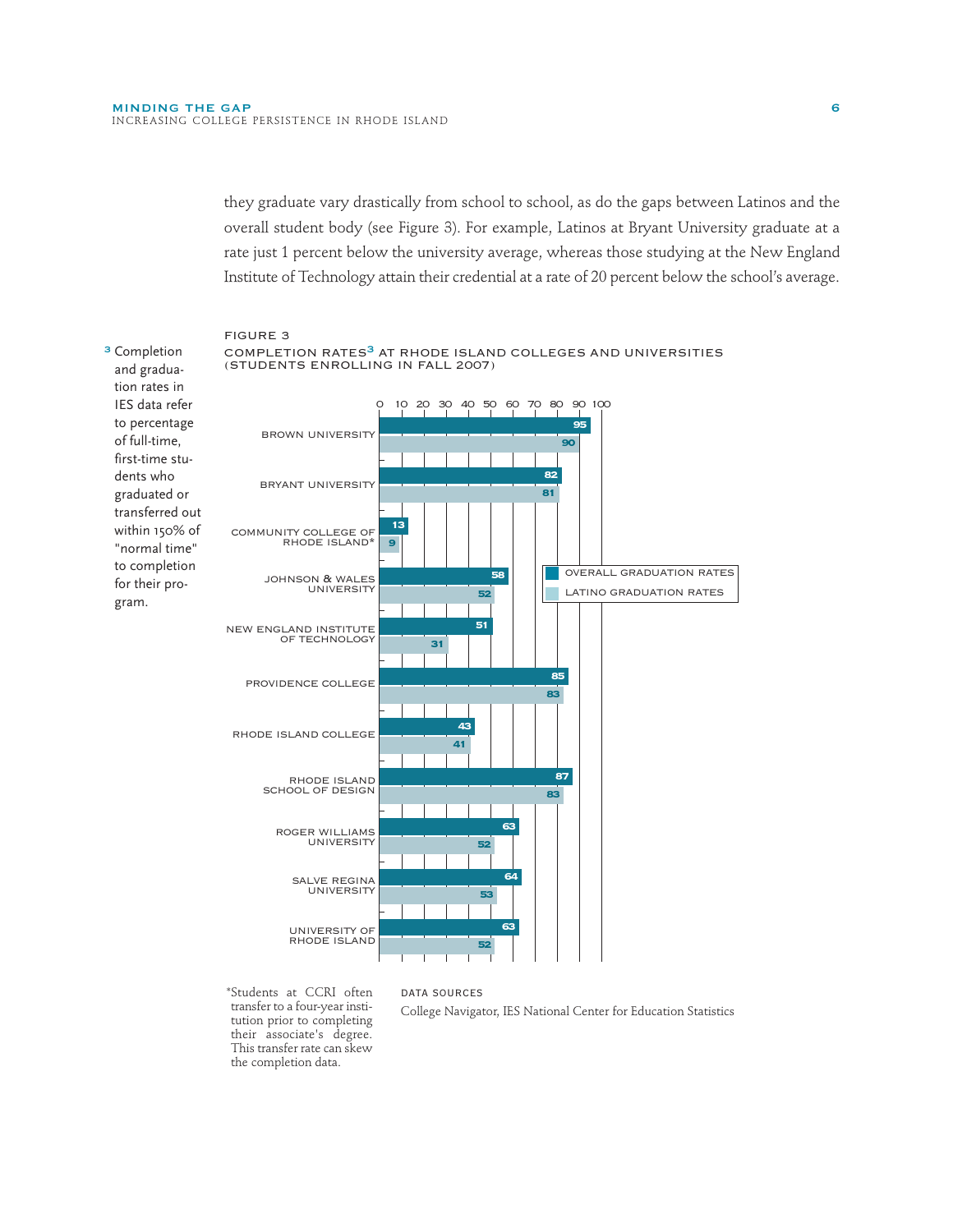However, looking at completion rates outside of enrollment data gives only part of the picture, as Latinos are enrolled at varying rates from school to school (see Figure 4). While Latinos at Bryant may graduate at almost the same rate as the rest of the school, they represent only 6 percent of the total population there. Therefore, even at a completion rate of 80 percent, the



FIGURE 4 LATINO ENROLLMENT AND GRADUATES AT RHODE ISLAND COLLEGES AND

\*Students at CCRI often transfer to a four-year institution prior to completing their associate's degree. This transfer rate can skew the completion data.

data sources

Date Source: College Navigator, IES National Center for Education Statistics

7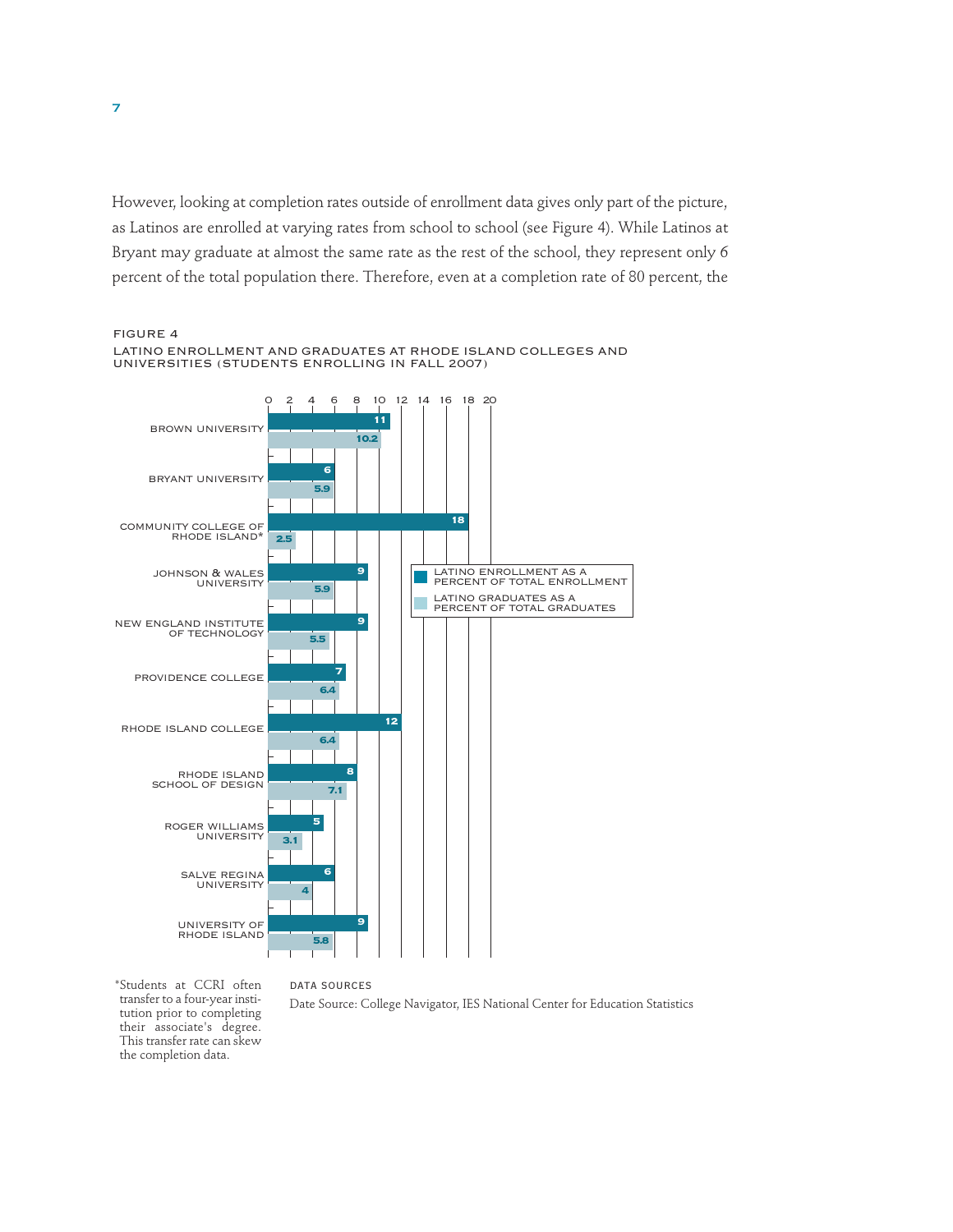number of Latinos graduating in a given year accounts for less than 6 percent of Bryant's total graduates.

While there is much work to be done, there are some encouraging trends. According to a report from *The Education Trust*, the overall six-year graduation rate at higher education institutions across the country was 60.4 percent in 2004 and 63.7 percent in 2010. For Latinos, the rate was 43.7 percent in 2004 and 47.2 percent in 2010 (Nguyen, Bibo & Engle 2012). Although we need to advance more quickly in the coming years, we are moving in the right direction. Two Rhode Island institutions were mentioned in the report as examples of where substantial gains are being made. Rhode Island College ranked twentieth in the nation among four-year public institutions for increasing Latino graduation rates between 2004 and 2010 (the rates jumped from 21.9 percent to 40.7 percent during that time period) and tenth in the nation for closing the gap between white and Latino graduation rates in the same time period (dropping from a 23.4 percent gap to a 6.9 percent one). Among private institutions, Johnson & Wales University placed eighteenth for closing the gap between whites and Latinos, dropping from a 12.4 percent gap in 2004 to a 5.7 percent one in 2010 (Nguyen, Bibo & Engle 2012).

These data suggest that as schools and communities work toward higher levels of degree attainment, school-level data can help them determine whether to focus on access and enrollment, overall persistence and completion rates, and/or gap closure. The data also demonstrate that significant progress is not only possible, it is already occurring in many places across the country and in Rhode Island. The next section of this report outlines the practices that are in place in communities that are seeing improvement in these areas. By using data to determine appropriate targets, and sharing and implementing best practices, Rhode Island will be well poised to join the national movement toward expanding post-secondary success, thus increasing overall graduation rates while ensuring that all segments of the population are achieving in equal measure.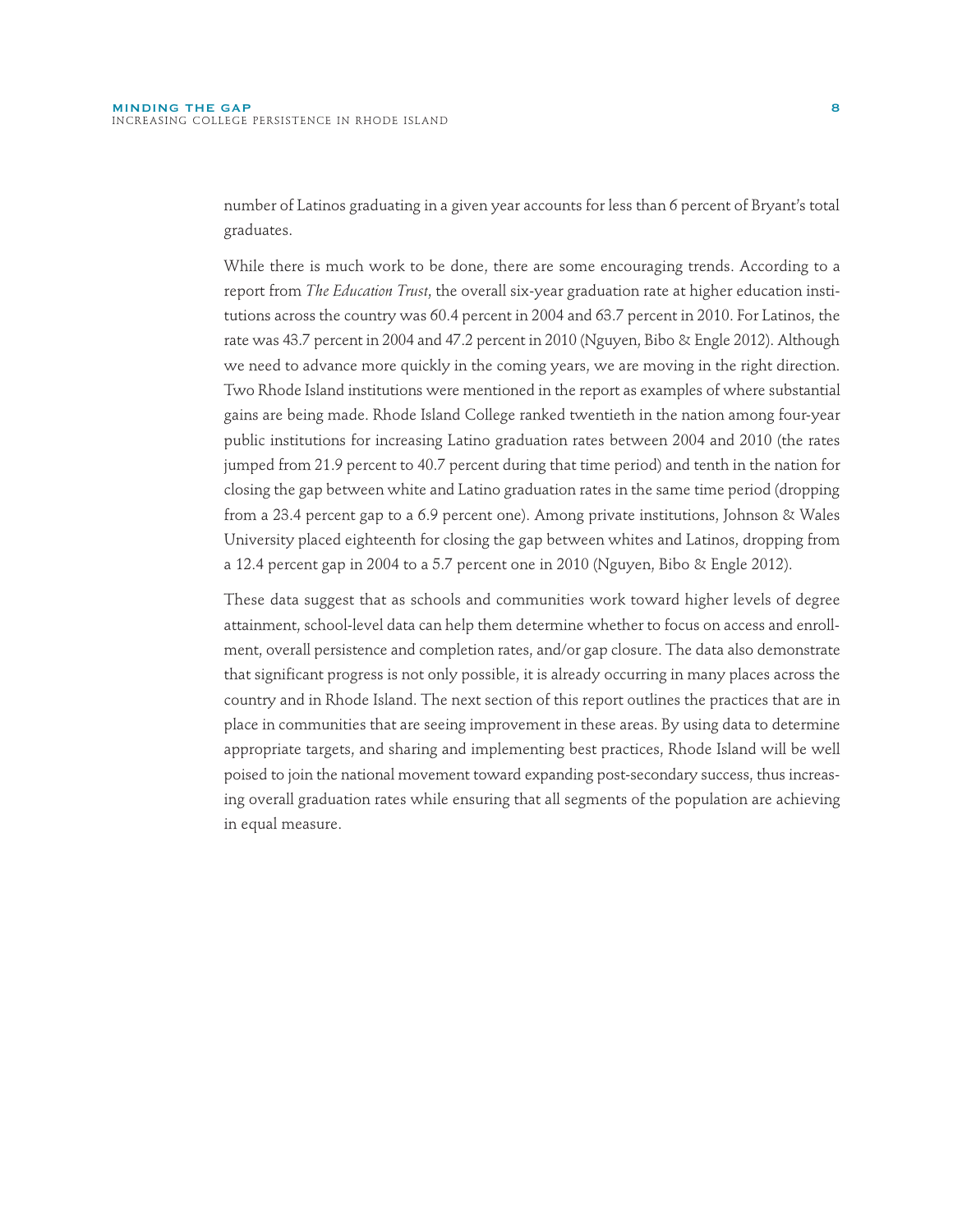## SUMMARY OF PROMISING PRACTICES

In recent years, the influx of attention and resources on college persistence and completion<br>has yielded some encouraging results, along with a growing body of literature highlighting n recent years, the influx of attention and resources on college persistence and completion promising practices. A summary of those practices is outlined in this section. They are broken into two broad categories: Discrete Services and Elements of Systemic Success.

## Discrete Services

The services listed below and on the next page – academic services, financial services, college and career services, and social services – are frequently offered in schools and communities

#### **ACADEMIC SERVICES offer a balance of high expectations and necessary supports to maximize opportunities for success.**

- © Fair, accurate assessment of academic skills and needs, with opportunities for students to review material prior to placement tests
- © Fair, transparent policies regarding credit for previous course and work experience
- © Clear graduation requirements, with an emphasis on the importance of carrying a full course load each semester
- © Early warning systems that alert students and their advisors when they are at risk of falling off track
- © Dual enrollment opportunities in partnership with local high schools
- © Rigorous, relevant courses aligned with twenty-first-century workforce and industry needs
- © Individual and group tutoring
- © Academic advisors, or "success coaches," who check in regularly with students, closely monitor student progress, and provide course selection guidance
- © Online learning opportunities and supports
- © Opportunities for supplemental coursework to reinforce the learning
- © Opportunities for service learning
- © Improved developmental programs, including self-paced modules, accelerated options, and developmental courses that are integrated into content-specific courses in students' fields of study

#### **FINANCIAL SERVICES offer skill development as well as financial assistance to minimize financial barriers to education.**

- © FAFSA completion support
- © Financial aid planning, loan counseling, and money management guidance
- © Tuition waivers beyond what is covered by financial aid
- © Payment plans for tuition
- © Transportation assistance (e.g., free or reduced-cost passes for public transit)
- © Availability of affordable, convenient childcare
- © Availability of affordable, convenient housing
- $\bullet$  Free lending of textbooks
- © Availability of emergency funds
- © Assistance accessing public benefits (WIC, TANF, etc.)
- © Tuition payment schedules aligned with employer tuitionreimbursement schedules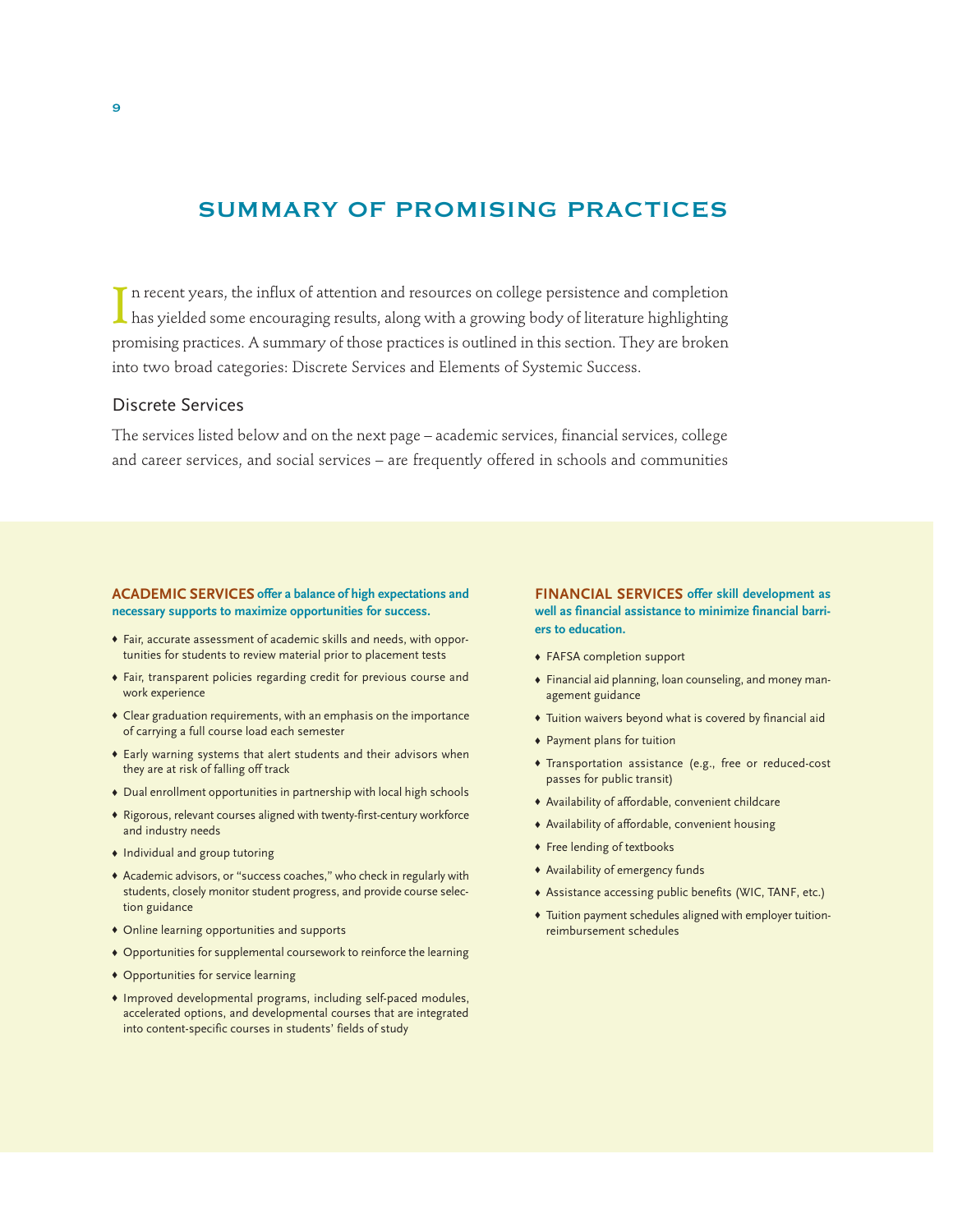that have experienced some success in the areas of college persistence and completion. It is important to note that these services are most effective when they are offered not in isolation but as part of a coordinated, multi-faceted approach, as described in the Elements of Systemic Success section.

**COLLEGE AND CAREER SERVICES help students acclimate to the culture of college and develop pathways to successful post-college careers.** 

- © Summer Bridge courses, campus orientation, and "College 101" sessions offering strategies for successful transition to college
- © Basic skill development in key "college-ready" areas such as problem-solving, personal communication, critical thinking, speaking, writing, listening, time management, study skills/test taking skills, use of information resources (library, finding and evaluating sources), basic technology skills
- © Learning-style assessments
- © Apprenticeships/internships (experiential learning)
- © Goal-setting and goal-achievement support
- ◆ Career and job exploration
- ◆ Resume writing
- ◆ Mock interviews
- © Job placement support
- © Supported transitions from school to work
- © Private sector partnerships

**SOCIAL SERVICES support the emotional and psychological well-being of students while helping them develop strong connections to their school, faculty, and classmates.** 

- © Cohort model or small, specialized learning communities
- © Organized social and cultural events
- © Student organizations that reflect students' interests, concerns, and cultural backgrounds
- © Non-academic advisors/counselors
- $\bullet$  Mental health counseling
- © Civic engagement/campus and community service training and opportunities
- ◆ Peer mentoring

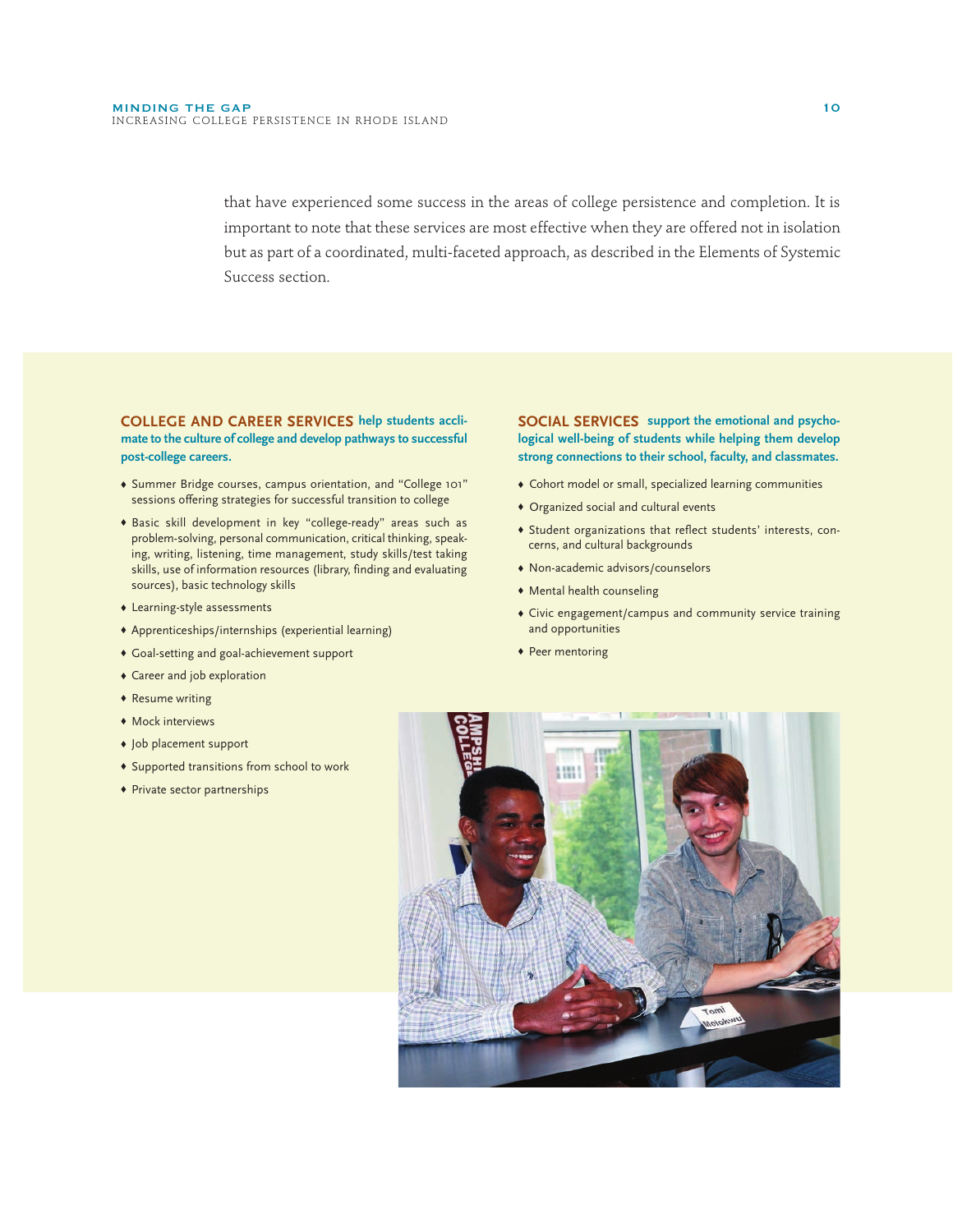## Elements of Systemic Success

While each of the discrete services is valuable in its own right, students benefit most from an integrated approach where a multitude of services is made accessible through coordinated programming that blends transparency and rigor with the flexibility to meet individual student needs. Organizations and institutions are more likely to experience large-scale improvements in post-secondary achievement when adopting system-wide policies that incorporate the following elements of systemic success:

**FLEXIBLE, STUDENT-CENTERED PRACTICES | INTEGRATED SERVICES | TARGETED OUTREACH MEANINGFUL CONNECTIONS | STRATEGIC PARTNERSHIPS | INSTITUTIONAL COMMITMENT**

**FLEXIBLE, STUDENT-CENTERED PRACTICES meet students where they are, allowing them to develop a trajectory from enrollment to job placement that is uniquely suited to their needs.** 

- © Provide transparent expectations and timelines.
- © Provide multiple pathways from enrollment to job placement to meet the needs of a diverse population.
- © Offer flexible scheduling, including evening classes, weekend classes, and late-start classes for students registering after the start of the semester.
- © Provide access to services outside regular working hours, in accessible places.
- © Provide sustained supports that last the entire period of enrollment and change as student needs change.
- © Assign dedicated advisors to whom students can turn with any questions, academic or otherwise.

**INTEGRATED SERVICES ensure that students have access to a variety of supports to help them successfully navigate their post-secondary experience.**

- © Create a coordinated system of communication, data-sharing, and referrals among all key departments (admissions, financial aid, academic advising, counseling, CBOs, etc.) so that all are working toward a shared vision of success that is tailored for each student.
- © Integrate services from all areas (academic, financial, social, college, and career) into program design so that key activities such as advising, career counseling, and financial aid assistance are required of all students.
- © Create comprehensive Summer Bridge Programs and/or First Year Experience programs designed to help each cohort successfully transition into college.
- $\bullet$  Hire and train success coaches who can offer comprehensive one-on-one support to students, connecting them to academic, personal, financial, and career resources on and off campus.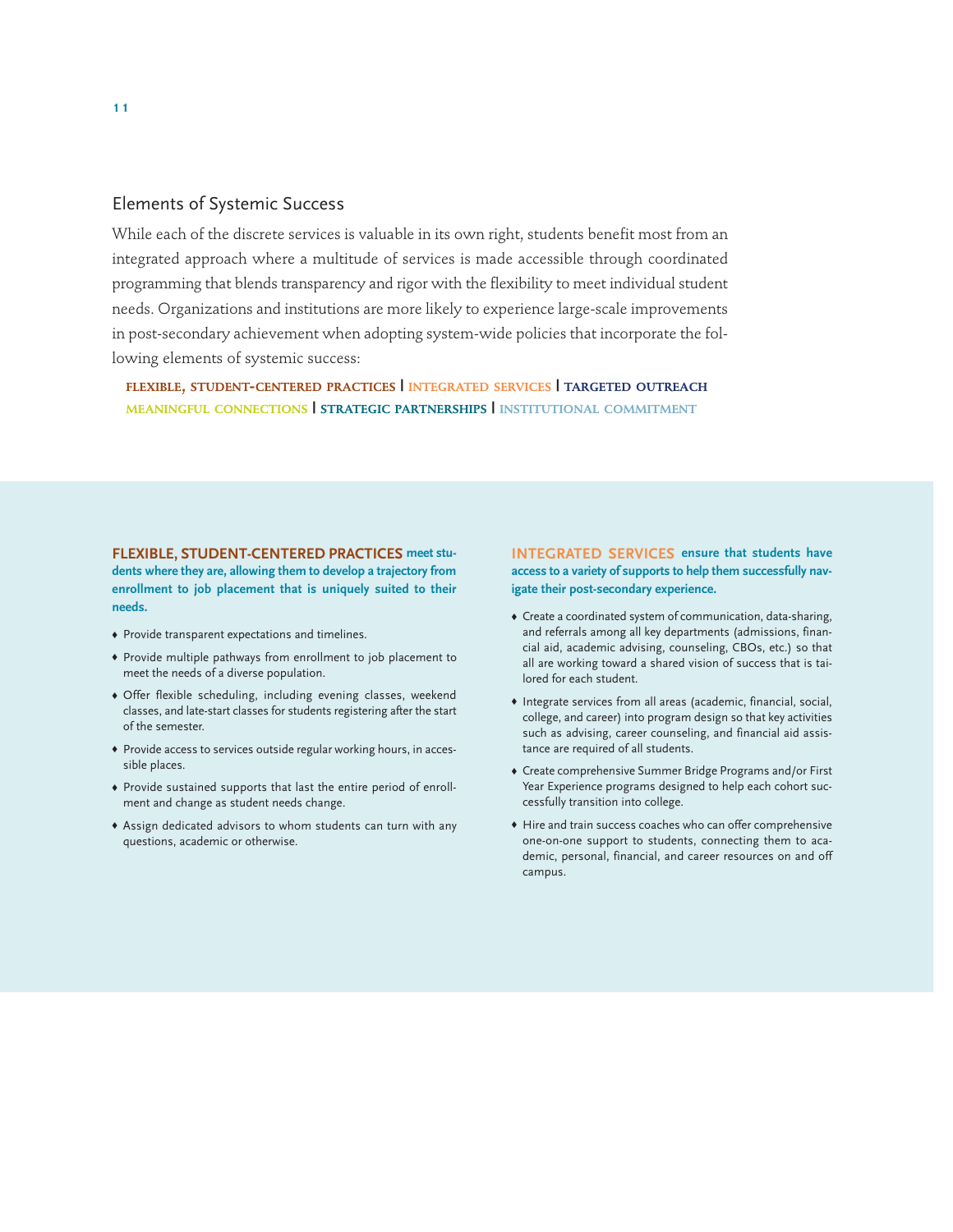Together these elements contribute to a system in which students are supported and empowered to persist through to graduation. For a visual representation of this systemic model, see Figure 5 on page 14.

**TARGETED OUTREACH allows institutions to better meet the needs of underserved and underrepresented populations. Below are considerations for working with Latino students, English language learners, and undocumented students. In some cases these practices can be adapted to serve the needs of various groups. In all cases, these practices should be used** *in concert with* **all other elements of systemic success. Most importantly, colleges must know whom they are serving, who is underrepresented, and what the specific needs, assets, and barriers are for each group.** 

- $\blacklozenge$  Hire bilingual staff.
- © Offer materials and services in English and Spanish.
- © Offer pathways to bilingual proficiency (this values both languages and begins to create a bilingual workforce).
- © Reach out to organizations serving Latino youth.
- © Reach out to students' families, involving them in the college experience so that they are better able to support the process.
- © Collaborate with advocacy initiatives like DREAMers.
- © Recruit Latino students as community ambassadors and role models.
- © Hire/train staff to advise students about laws, opportunities, and resources for undocumented youth.
- © Offer online resources for undocumented students, including scholarship opportunities and legal services.
- © Offer scholarship-based internships and community service opportunities for undocumented students who are ineligible for federal aid.
- © Help address the transportation needs of students who do not have (and cannot get) a driver's license.

**MEANINGFUL CONNECTIONS to faculty, staff, and peers provide students with a sense of belonging and community, creating a network of support that students can turn to and to whom students feel accountable.** 

- © Offer faculty and peer advising.
- © Create cohort models and intentional learning communities.
- © Identify and promote the institution's core values.
- © Develop inclusive traditions and celebrations focused on campus-wide community-building.
- © Offer a broad range of social and cultural student groups.

**MEANINGFUL CONNECTIONS to learning are created when students have the opportunity to engage in educational experiences that are relevant, challenging, and transformational. When learning has immediate implications for personal and community development, students can more easily identify a** *purpose* **for their education. This can help keep students motivated, even in the face of challenge.** 

- © Offer service-learning and community service opportunities.
- © Connect course material to real-world scenarios.
- © Integrate academic and professional learning.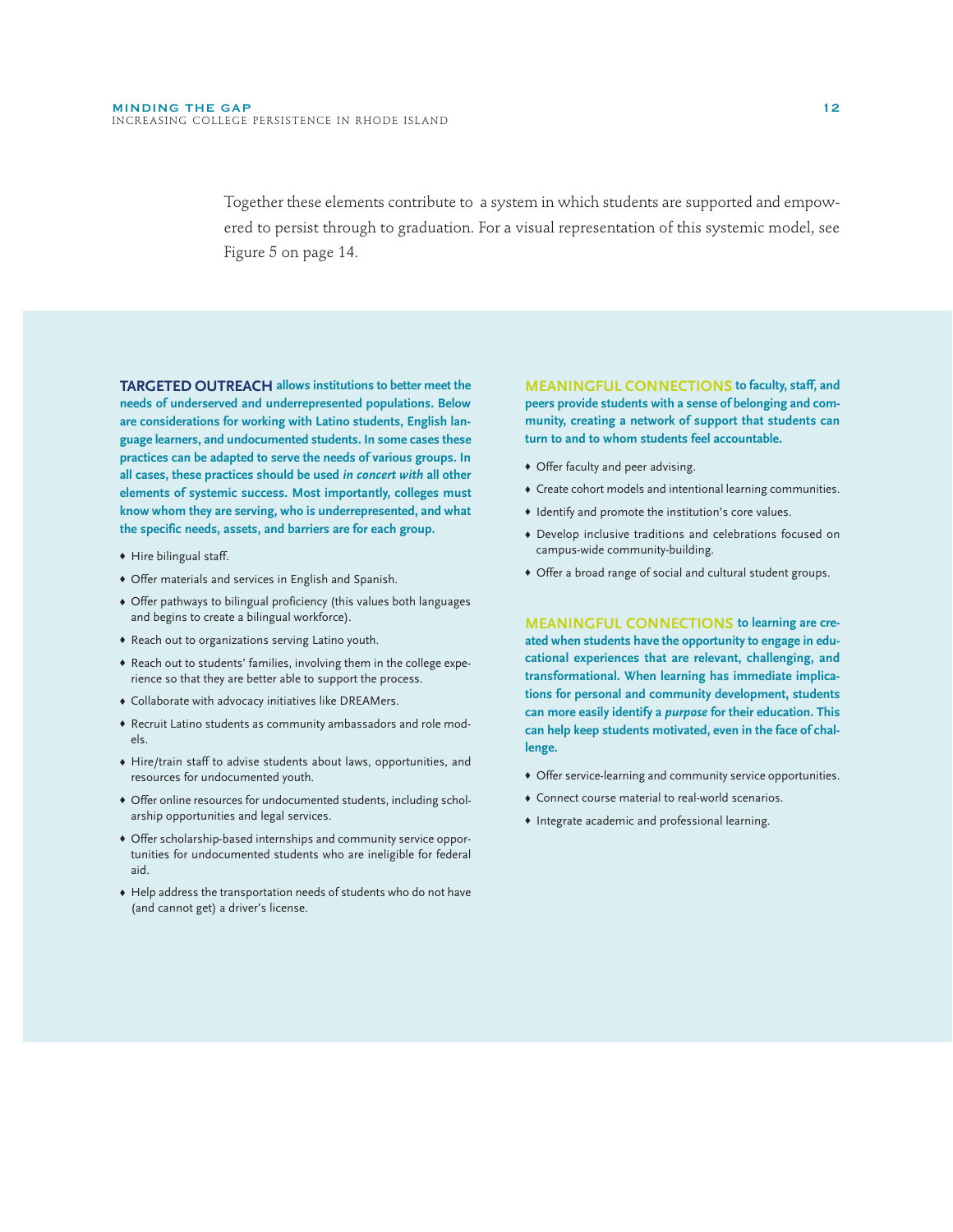**STRATEGIC PARTNERSHIPS with businesses and community-based organizations allow higher education institutions to maximize opportunities for student success while minimizing the strain on already-stretched resources.** 

- © Work to identify shared goals with CBOs who are doing college-readiness and college persistence work.
- © Offer dedicated space on campus to key CBOs for ease of student access and institutional collaborations.
- © Look for opportunities to share resources and raise funds collaboratively.
- © Coordinate with Adult Basic Education providers, creating clear, accelerated pathways for students from Adult Ed to college credential.
- © Partner with local businesses and nonprofits who can provide internships, job placement, and service-learning opportunities.

**INSTITUTIONAL COMMITMENT and capacity building ensures the long-term viability of persistence efforts by investing resources and communicating institution-wide priorities.**

- © Institutionalize successful persistence practices by integrating them into school policy.
- © Provide professional development for college faculty and staff to understand the needs of nontraditional students and specific groups of students.
- © Create staff positions focused on diversity and equity, with a goal of understanding the needs of, and providing services for, specific target groups (returning students, Latino students, single parents, etc.).
- © Set institutional goals and priorities and communicate them publically.
- © Collect data and regularly evaluate services and programs.
- © Disaggregate data by race, ethnicity, and other relevant groups, and create action plans based on data.
- © Conduct broad public outreach as well as targeted outreach to key groups regarding the importance and accessibility of a postsecondary degree.
- © Profile successful degree completers in local media.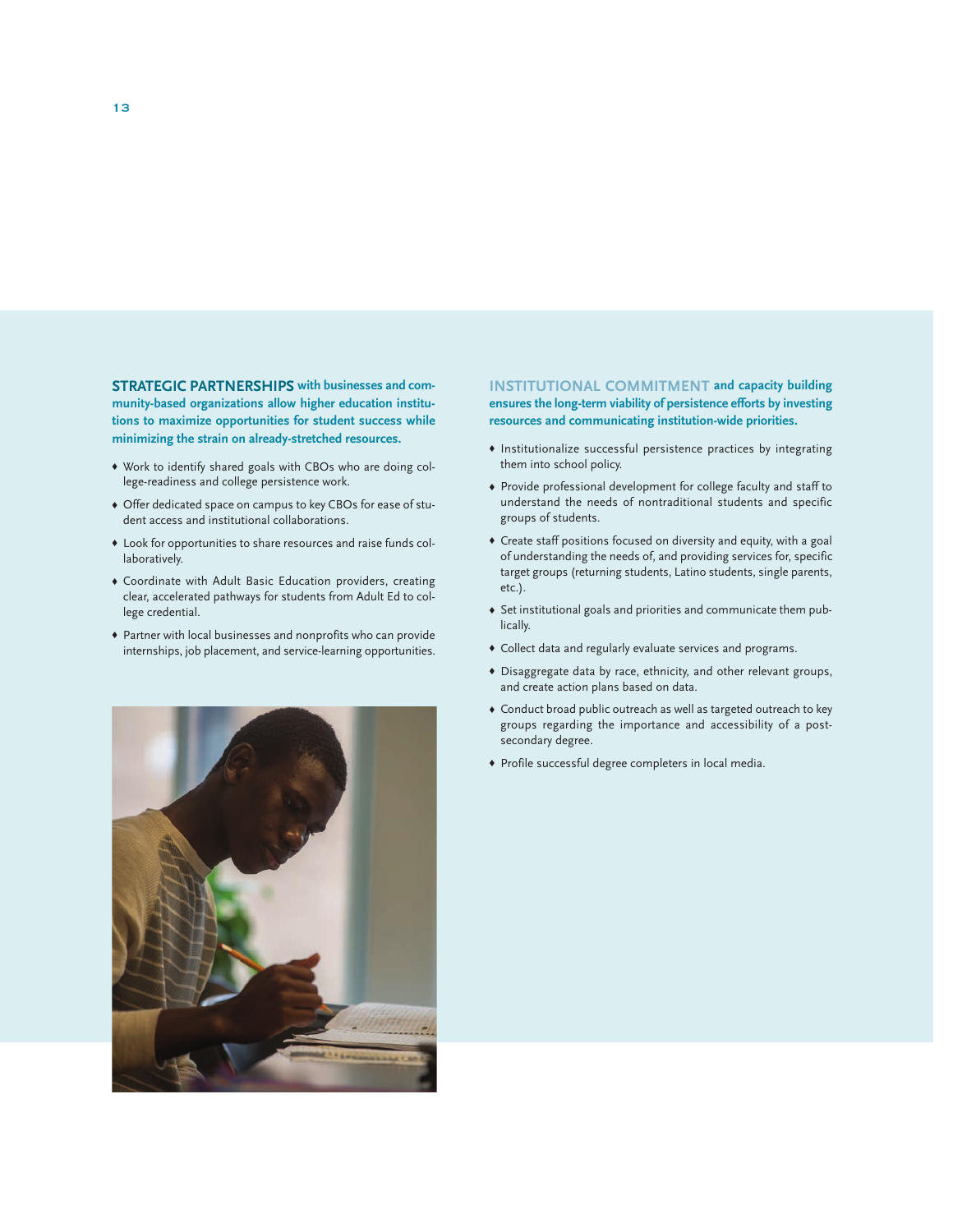FIGURE 5

ELEMENTS OF SYSTEMIC SUCCESS FOR INCREASED POST-SECONDARY ATTAINMENT

#### **INTEGRATED SERVICES** Maximize resources through Enrich student lives through personal relationship-building and transformative learning experiences. Support the success of underserved and underrepresented students by meeting their unique needs. Offer a broad range of supports to students in a streamlined, easily accessible manner. Meet students where they are; allow for individual pathways to success. Students are supported and empowered. They are recognized as individuals with unique needs and skills as well as vital members of their communities. They are challenged to develop their potential as leaders, to solve real problems, and to make meaningful contributions to the world, all in the context of a safe and nurturing learning environment. **FLEXIBLE, STUDENT-CENTERED PRACTICES TARGETED OUTREACH MEANINGFUL CONNECTIONS STRATEGIC PARTNERSHIPS**

partnerships with organizations focused on the same outcomes.

#### **INSTITUTIONAL COMMITMENT**

Set policies, communicate priorities, and dedicate resources for a broader impact and longterm sustainability.

**SUPPORTED AND EMPOW-ERED, STUDENTS PERSIST THROUGH TO GRADUA-TION!**

14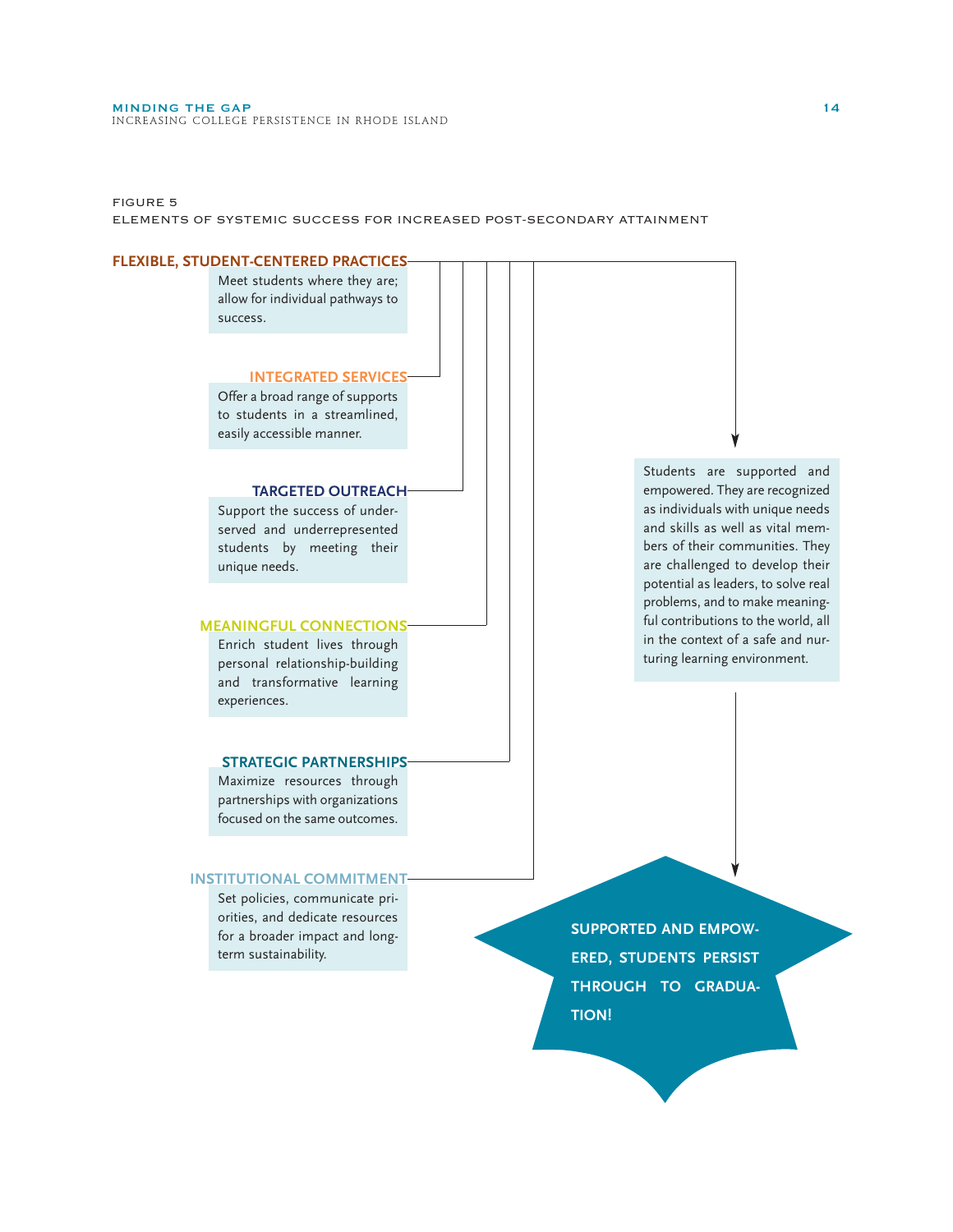# ELEMENTS OF SYSTEMIC SUCCESS IN ACTION AT RHODE ISLAND'S INSTITUTIONS OF HIGHER EDUCATION

Across the state, Rhode Island's colleges and universities are engaged in a wide variety of initiatives designed to increase student engagement, persistence, and completion. Among them are the programs below, each of which incorporates one or more of the Elements of Success. In order to increase their impact on post-secondary attainment statewide, these efforts should be celebrated and expanded upon. For each university initiative (and for each community-based organization initiative in the following section), we have noted which elements of systemic success it exemplifies.

#### Brown University

**Advising**: Brown offers extensive advising services, including assigning each first-year student a faculty advisor and a peer advisor to help with the transition to college. Through the *First Readings* program, students begin building relationships prior to the start of the year by sending a letter to their advisor that expresses their thoughts on the summer reading selection as well as their academic interests and expectations of college. Significant advising continues through sophomore year and beyond.

**FLEXIBLE, STUDENT-CENTERED PRACTICES INTEGRATED SERVICES MEANINGFUL CONNECTIONS**

**College Advising Corps**: CAC Advisers work with Rhode Island public high schools to provide college application, financial aid, and enrollment support to low-income, first-generation, and underrepresented students. Advisers are full-time AmeriCorps positions, and their work is supported by Brown undergraduates, called Access Scholars, who work with aspiring college students on SAT preparation, essay writing, and financial aid.

**INTEGRATED SERVICES TARGETED OUTREACH MEANINGFUL CONNECTIONS**

**Community Partnerships**: More than 500 Brown students participate in the Community Partnerships program each year, volunteering with Providence-based organizations to promote social justice in the local community. Students' learning and work are supported on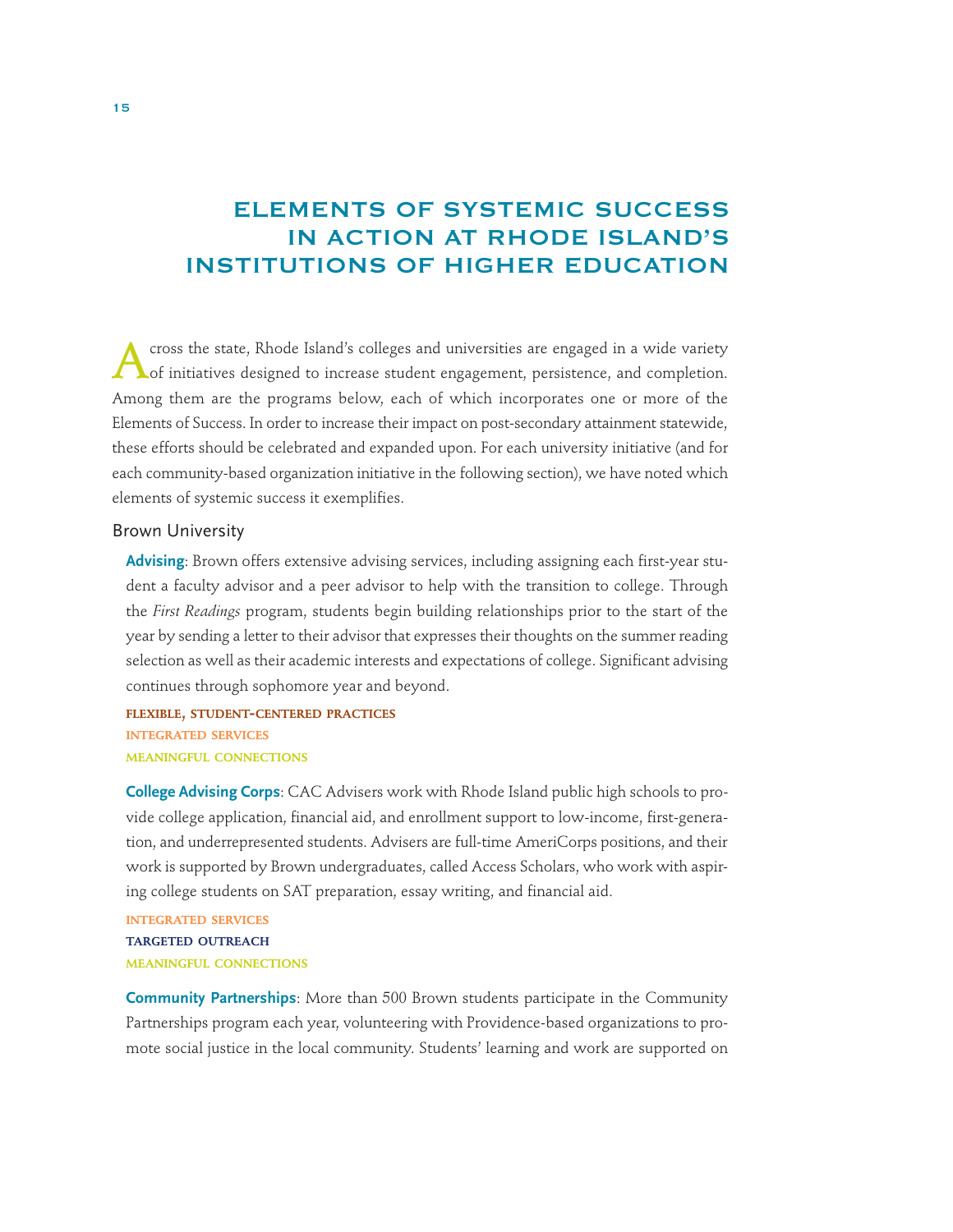#### **RHODE ISLAND ACCESS & PERSISTENCE PROGRAM Rhode Island Office of the Postsecondary Commissioner**

In early 2012, the Rhode Island Office of Higher Education (now the Office of the Postsecondary Commissioner) launched the Student Access & Persistence Program (APP) to support college enrollment and persistence to degree for low-income, underrepresented, and/or at-risk Rhode Island students attending the state's three public higher education institutions. Using federal College Access Challenge Grant funds, the Office gathered input from many stakeholders in the state as well as examining national work in this area to design the core components of APP. These elements include:

- 1. Ensuring successful transitions to college through **strategic partnerships** with college access organizations serving nontraditional students.
- 2. Implementing a plan within the institution to **coordinate services** on enrollment that deliver blended, comprehensive, **student-centered services** including academic assistance, counseling, and financial planning and support.
- 3. Linking program impact to students making satisfactory progress toward degree completion and maintaining good academic standing.

Three programs – C2C, L4L, and RELAAY (described in detail under Community College of Rhode Island, Rhode Island College, and University of Rhode Island, respectively) – are carrying this work forward in each of their respective institutions, demonstrating promising results. On review of the demographics and preliminary outcomes across the three programs during their first two years of implementation, a student in APP is likely to be a low-income, minority female, between the ages of eighteen to twenty-four and have persisted to a second year of post-secondary education with an average GPA of 2.6. More than 1,000 students in these programs received comprehensive, coordinated support services in the 2013- 2014 academic year as compared to 400 during 2012-2013.

CCRI, RIC, and URI, as well as two of the partnering college access organizations (College Crusade of Rhode Island and College Visions) and The Providence Plan, have developed a longitudinal data story about the programs (see http:// ridatahub.org/datastories/ris-college-access-and-persistence-programs/1/). Aggregate data on prior College Crusade and College Visions high school students that then have participated in APP at the post-secondary level was examined to inform both systems on how they might better serve these students.

campus in the form of trainings and discussions about the causes of inequality and the myriad roles students can play in combatting it.

## **MEANINGFUL CONNECTIONS STRATEGIC PARTNERSHIPS**

**RUE**: Brown's Resumed Undergraduate Education program admits a small number of students each year who have been out of high school for six years or more but have not completed a bachelor's degree. Part-time study and limited scholarships are available.

#### **TARGETED OUTREACH**

**UCAAP**: The University-Community Academic Advising Program is for students interested in joining a cohort of classmates committed to community service and social change. The program offers opportunities to make a difference in the community while building a network of service-oriented peers.

**MEANINGFUL CONNECTIONS**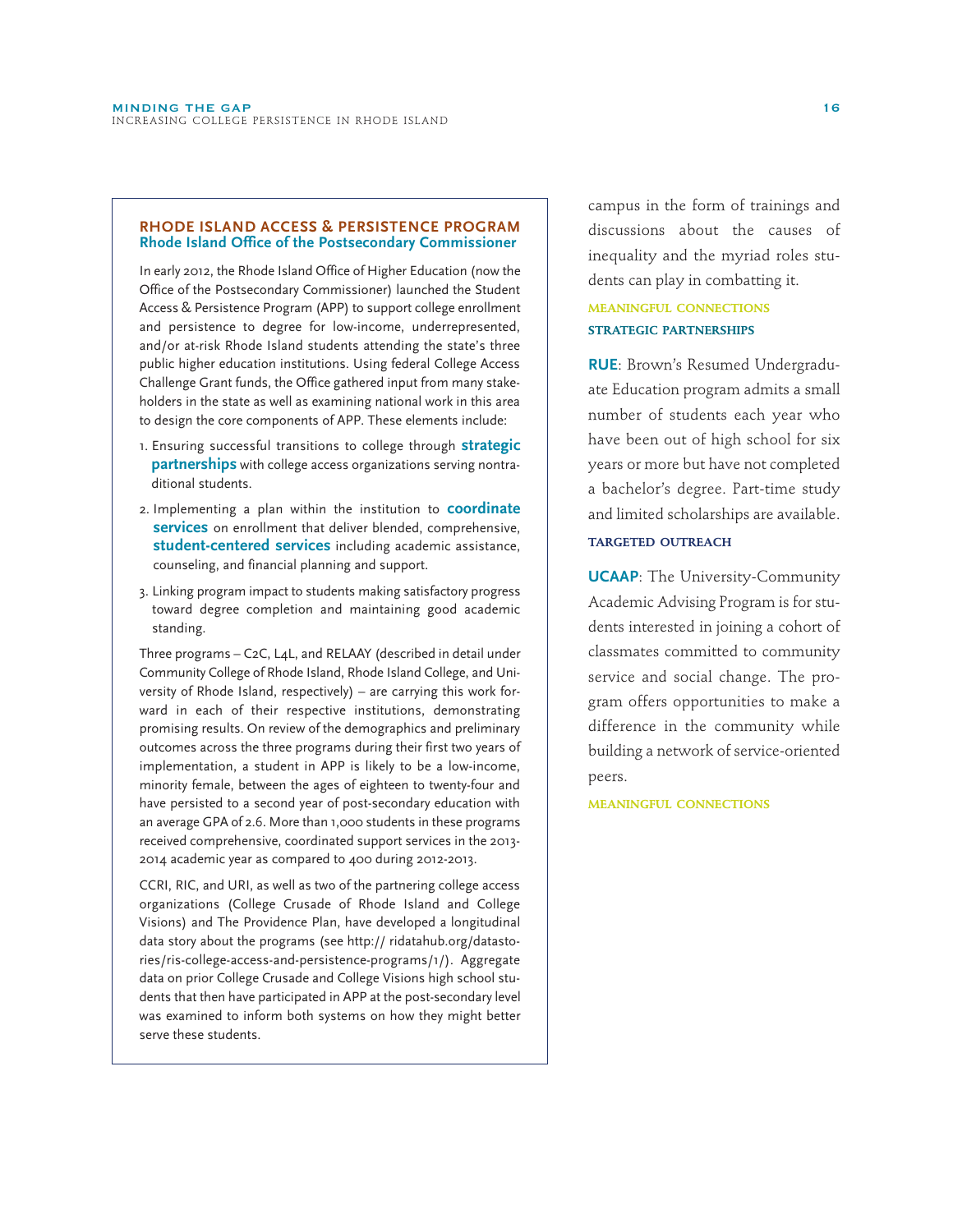## Bryant University

**First-Year Gateway Program**: Bryant offers a dynamic thirteen-credit core curriculum for first-year students that is experiential and interdisciplinary. It includes such courses as *Global Foundations of Character and Leadership* and *Innovation Design Experience for All*. The program aims to help students develop fundamental academic skills in a holistic way, applying their learning to real-world problems and working in teams to offer solutions.

**INTEGRATED SERVICES MEANINGFUL CONNECTIONS**

**Internships**: Juniors and seniors at Bryant have the opportunity to get course credit for combining on-the-job training with academic study, allowing them to develop professional skills and networks while completing their degree.

**FLEXIBLE, STUDENT-CENTERED PRACTICES MEANINGFUL CONNECTIONS**

**MyPath@Bryant**: A partnership between the Amica Center for Career Education and the Undergraduate Advising Office, this program combines academic and career advising to help students select a concentration and career path uniquely suited to their skills and interests. The Amica Center boasts that 98 percent of Bryant graduates are employed or in graduate school within six months after graduating.

**FLEXIBLE, STUDENT-CENTERED PRACTICES INTEGRATED SERVICES**

**Service-Learning**: All students are required to take Management 200, a course in which they put their management skills to use in a semester-long project with a local nonprofit. Additionally, many courses across the curriculum have a service-learning component.

**MEANINGFUL CONNECTIONS**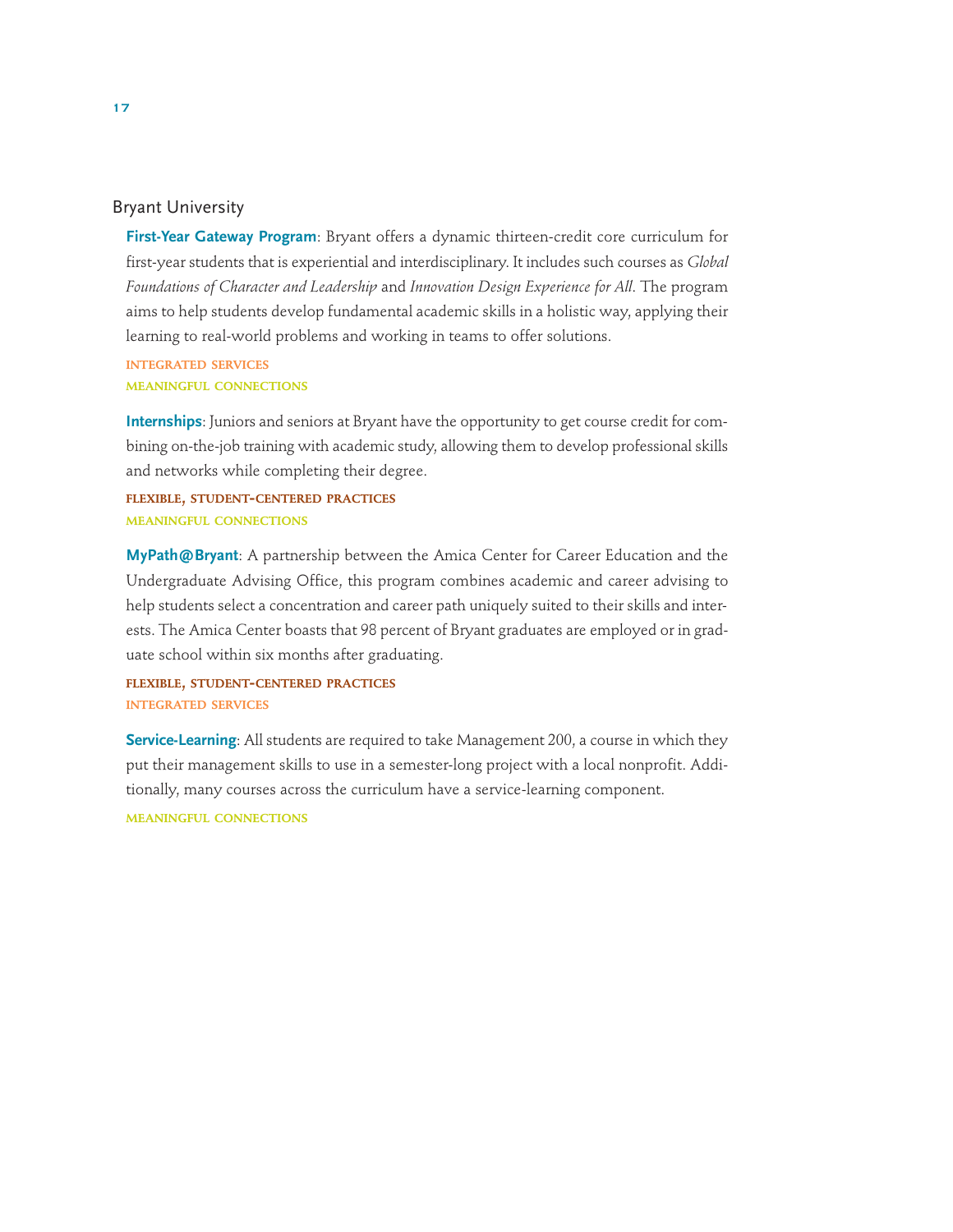## Community College of Rhode Island (CCRI)

**ACCESS**: This federally funded program helps first-generation, low-income students with a documented disability earn an associate's degree within four years. Program components include one-on-one advisory meetings, financial literacy and student success courses, and twenty hours of community service.

**FLEXIBLE, STUDENT-CENTERED PRACTICES INTEGRATED SERVICES TARGETED OUTREACH MEANINGFUL CONNECTIONS**

**Accuplacer Prep:** CCRI offers preparation and review for students prior to taking their placement exams so that they can increase their chances of testing out of developmental courses and enrolling directly in credit-bearing courses.

#### **FLEXIBLE, STUDENT-CENTERED PRACTICES**

**Center for Workforce and Community Education (CWCE)**: CWCE is one of six adult education programs participating in the Rhode Island Department of Education's *Transition to College and Careers Initiative*, which aims to ensure that all Rhode Island adults have the skills and credentials they need for upward mobility, engaged citizenship, and family and community leadership. In partnership with Aquidneck Island Learning Center, Dorcas Place, Education Exchange, Rhode Island Regional Adult Learning (RIRAL), and Westbay Community Action Program, CWCE provides services to help nontraditional adult students return to academic life with the ability to transition smoothly from adult education to a college degree program. Services include tutoring, mentoring, college knowledge development, and assistance with the financial aid and college application processes.

## **INTEGRATED SERVICES TARGETED OUTREACH STRATEGIC PARTNERSHIPS**

**Connect to College (C2C)**: The (C2C) project at CCRI is centralizing the critical services necessary for student readiness and success in post-secondary education. It is partnering with the College Crusade, YouthBuild, and the Rhode Island Transitions to College and Careers Initiative to provide tailored transitional services for traditionally underserved students entering CCRI. By integrating academic, social, and motivational interventions – and providing wrap-around services within a student-centered design – C2C is working to ensure its students persist. With support from C2C Coordinators, C2C Scholars are obtaining academic advising, targeted modular remediation, financial literacy, and career assessments that link directly to college majors and programming. (See the sidebar on The Rhode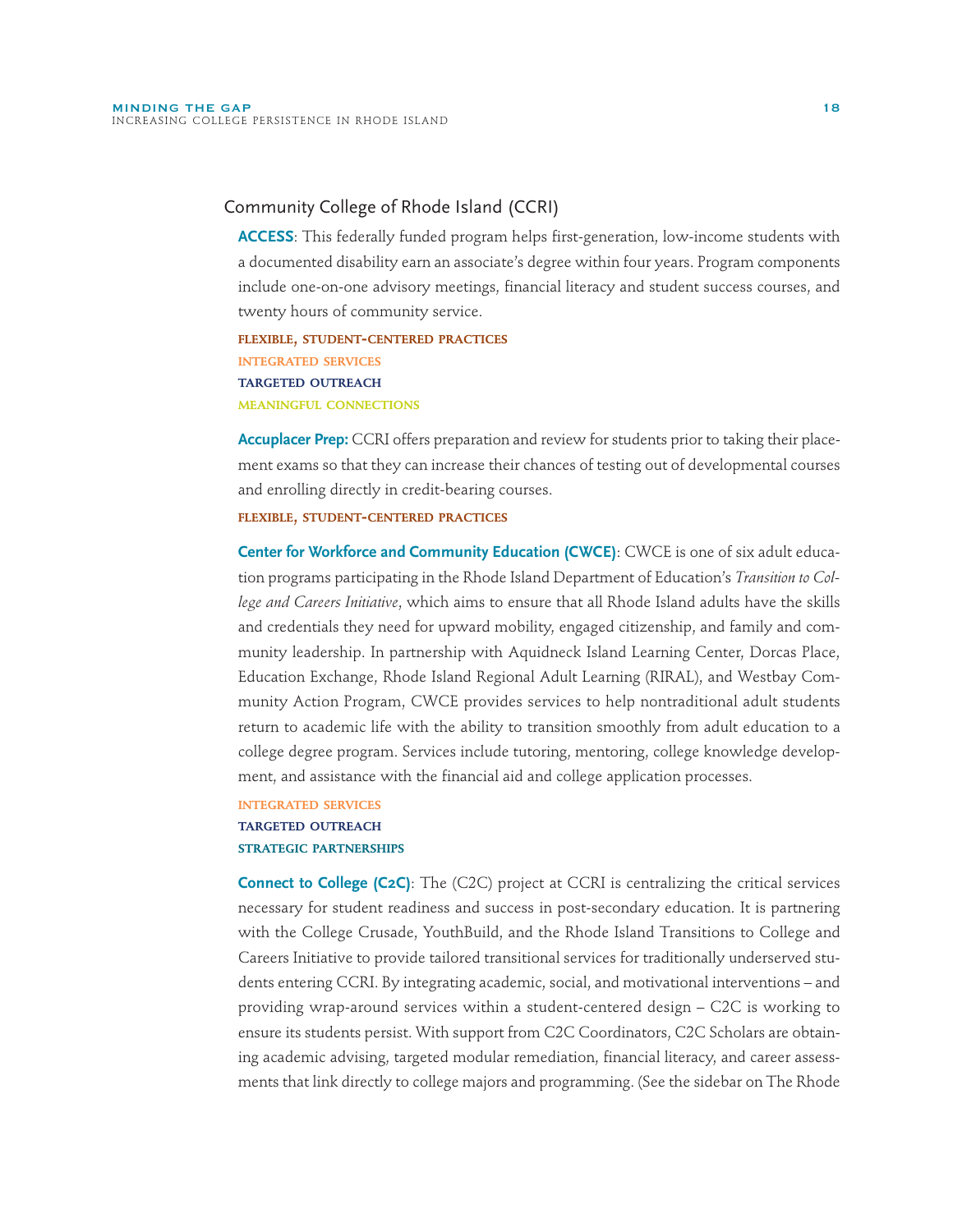Island Access & Persistence Program on page 16 for additional information.)

**FLEXIBLE, STUDENT-CENTERED PRACTICES INTEGRATED SERVICES TARGETED OUTREACH STRATEGIC PARTNERSHIPS MEANINGFUL CONNECTIONS**

**Prior Learning Assessment**: CCRI recognizes that learning often happens outside of the classroom. The school provides an opportunity to earn credit for this learning through their Prior Learning Assessment Portfolio program.

**FLEXIBLE, STUDENT-CENTERED PRACTICES**

**REACH**: Participants of REACH (Realizing Education and Career Hopes) are referred through the Rhode Island Department of Human Services cash assistance program, RI Works. Each participant is assigned a REACH Coordinator who provides case management, mentoring, and support in accessing a wide range of resources including academic, financial, and career services, housing and childcare options, and heating and food assistance.

## **FLEXIBLE, STUDENT-CENTERED PRACTICES INTEGRATED SERVICES TARGETED OUTREACH STRATEGIC PARTNERSHIPS**

**Second Chance**: Through this program, students who have not been enrolled at CCRI in at least five years and who have a past-due financial obligation to the institution are provided with a second chance to obtain a certificate or degree with CCRI. Students who are granted Second Chance will have their outstanding balance deferred until graduation from CCRI at which time they will be awarded a waiver of 100 percent of tuition and fees of the pastdue balance.

**FLEXIBLE, STUDENT-CENTERED PRACTICES TARGETED OUTREACH MEANINGFUL CONNECTIONS**

**Success Centers**: Student Success Centers are designed to help students develop the academic skills and college knowledge they need to succeed. Services include tutoring and a referral system for faculty to recommend students for support, as well as a College Success course that introduces students to all campus resources, focuses on attitude, study skills, time and stress management, and requires students to create a Personal Success Plan to guide them through their college career.

**FLEXIBLE, STUDENT-CENTERED PRACTICES INTEGRATED SERVICES**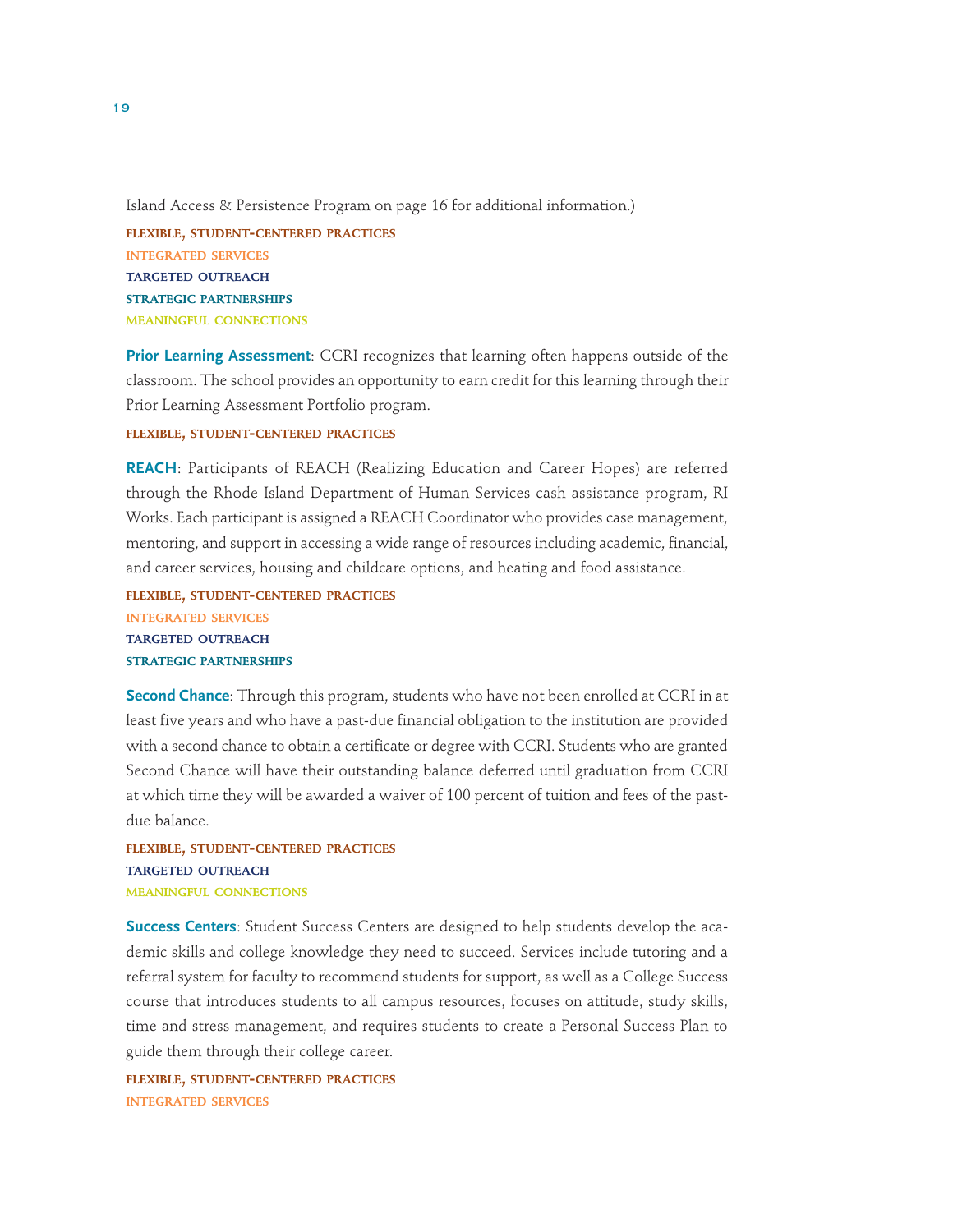## Johnson & Wales University

**Experiential Learning**: Johnson & Wales emphasizes learning by doing. They have a variety of labs across the curriculum (e.g., Culinary Arts Lab, Criminal Justice Lab, and The Coop Teaching Garden) where students can apply their learning in practical, real-world settings. They also offer a wide range of internship placements, a robust service-learning program, and opportunities to join professional teams working on real projects with industry partners. The **Feinstein Community Service Center** supports students and faculty in their efforts to identify local and national social issues, create effective service projects in response to those issues, and connect academic learning with community service work. During the 2012- 2013 school year, Johnson & Wales students performed more than 155,000 hours of community service.

# **MEANINGFUL CONNECTIONS**

**STRATEGIC PARTNERSHIPS**

**School of Online and Continuing Education**: Johnson & Wales offers a number of programs online, including a liberal arts degree program that requires a minor in either business or technology and incorporates experiential learning and mandatory advising.

**FLEXIBLE, STUDENT-CENTERED PRACTICES MEANINGFUL CONNECTIONS**

#### New England Institute of Technology

**Feinstein Enriching America Program**: Fulltime students receive a free college credit for enrolling in a service-learning course designed to connect students with volunteer activities in Rhode Island that best complement their own individual interests, abilities, and career goals. Students are also eligible for a Feinstein Leadership Scholarship of \$1,250 and a Feinstein America Award, further enhancing and supporting their educational experience.

#### **MEANINGFUL CONNECTIONS**

**SAMI**: The Shipbuilding/Marine and Advanced Manufacturing Institute is a brand new free certificate program for unemployed Rhode Islanders. In partnership with employers looking to hire qualified shipbuilders, pipe fitters, machinists, and welders, SAMI offers skills training, case management, and support toward either finding a job or continuing on to a degree program.

**FLEXIBLE, STUDENT-CENTERED PRACTICES TARGETED OUTREACH STRATEGIC PARTNERSHIPS**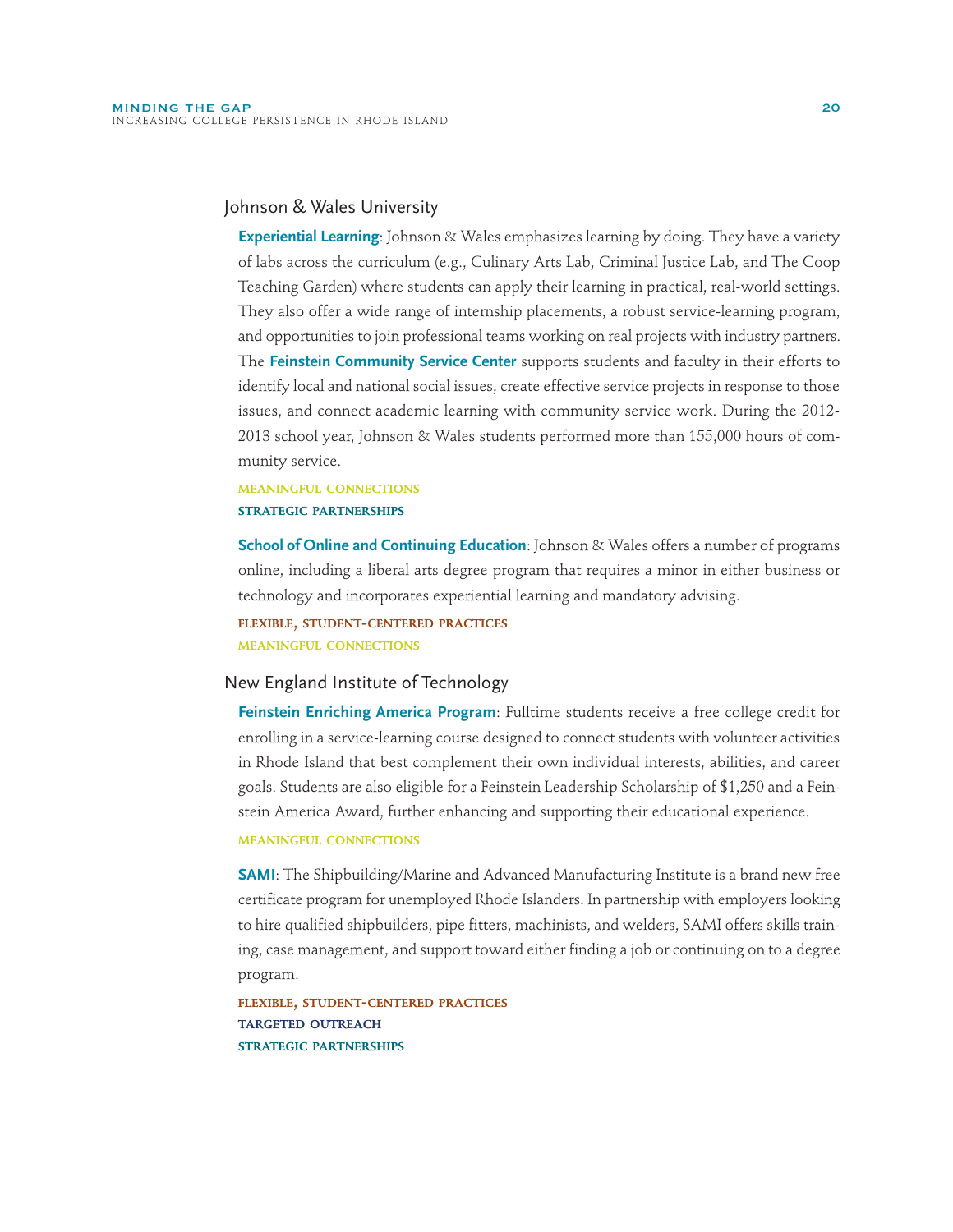## Providence College

**EXPLORE!**: The mission of the EXPLORE! program is to promote awareness of, access to, and readiness for college and career among first-generation local urban high school students while simultaneously supporting and enhancing the educational experiences of Providence College students.

#### **INTEGRATED SERVICES**

#### **TARGETED OUTREACH**

**Feinstein Institute for Public Service**: The Feinstein Institute brings together students, faculty, staff, and community partners to work toward the shared goal of strengthening local communities. The Institute supports the development of community service and servicelearning opportunities; offers professional development and reflection-based seminars to community leaders, students, and alumni; and works to offer effective responses to community partner needs in the form of student/faculty research and consultation, direct-service, work-study, and in-kind donations.

## **MEANINGFUL CONNECTIONS STRATEGIC PARTNERSHIPS**

**Friar Foundations**: This five-week summer bridge program, launched in 2014 with funding from The Angell Foundation, provides students an early orientation to college life. With the support of faculty and peer mentors, students develop academic skills, familiarity with campus resources, and a strong social network, all while earning credits toward their degree. **INTEGRATED SERVICES**

#### **MEANINGFUL CONNECTIONS**

**Office of Institutional Diversity**: This office is tasked with carrying out the university's commitment to attracting and supporting a diverse community of students, faculty, and staff. To that end, the office recently commissioned a Campus Climate Assessment, which consisted of a number of focus groups designed to identify successful initiatives, gain an understanding of the challenges faced by community members, and create a strategic plan in response to the findings.

#### **INSTITUTIONAL COMMITMENT**

**School of Continuing Education**: The School of Continuing Education offers small classes, personal advising, and financial assistance. The school allows students to transfer up to seventy-five credits and offers opportunities to earn credits for prior knowledge gained outside the classroom.

#### **FLEXIBLE, STUDENT-CENTERED PRACTICES**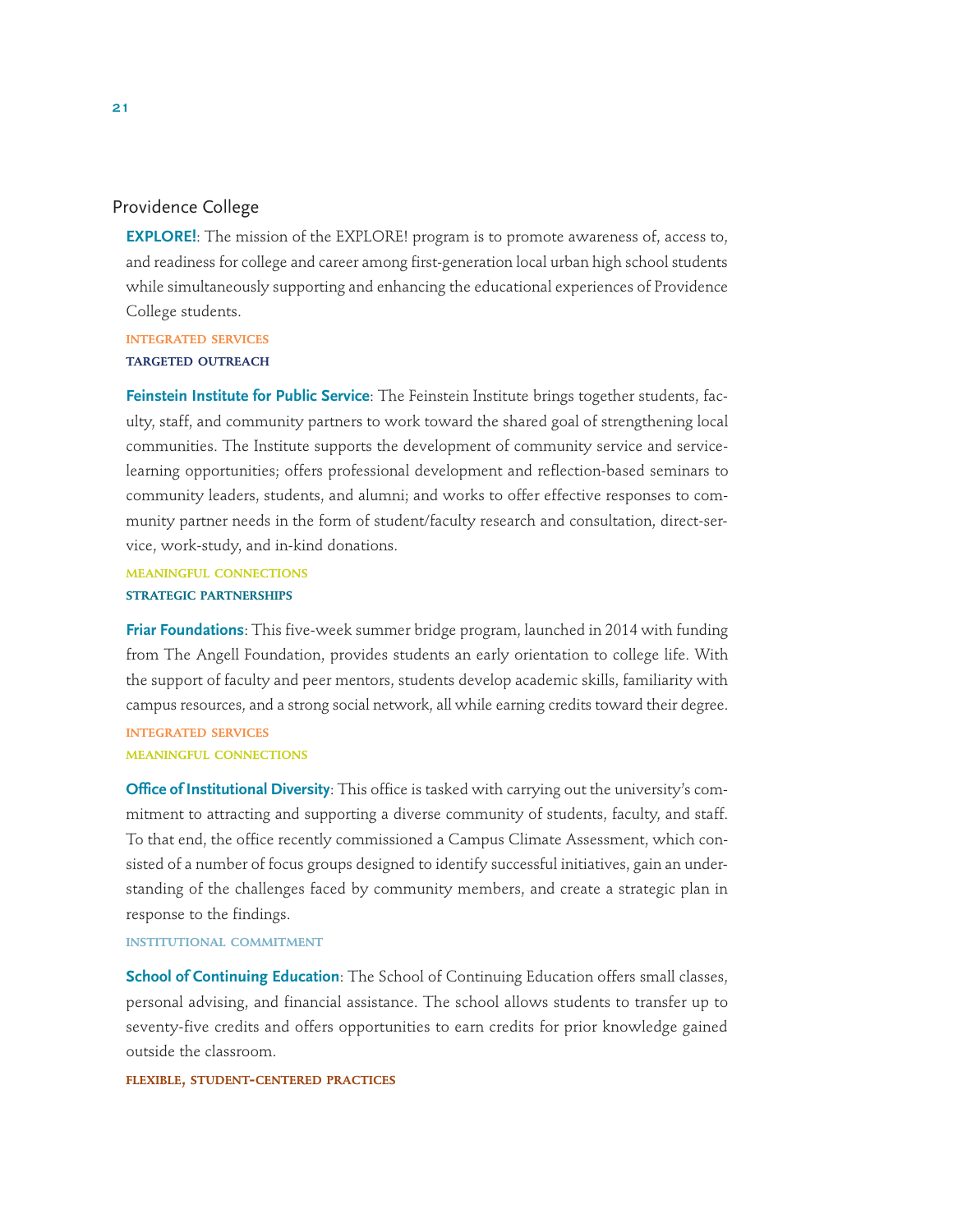## Rhode Island College (RIC)

**Bridges Learning Community**: This program supports students in the first year of college, assisting in the transition by offering personalized academic support and guidance, individual Bridge advisors, and enrollment in the College Learning Strategies course.

#### **INTEGRATED SERVICES**

#### **TARGETED OUTREACH**

**Finish Strong**: The Finish Strong program supports intended August graduates and former RIC students who did not complete their degrees. The Finish Strong Resource Team works with students to help them determine what they need to complete their degree and supports them through the process.

## **FLEXIBLE, STUDENT-CENTERED PRACTICES TARGETED OUTREACH**

**Freshman Advantage Program**: This is a free six-week summer writing program for entering freshman. A placement test determines whether students can take the four-credit Writing 100 course to satisfy the college's writing requirement, or a three-credit developmental course to get students ready for Writing 100 in the fall.

#### **FLEXIBLE, STUDENT-CENTERED PRACTICES**

**Innovation Lab**: RIC is involved in an innovative partnership with the Central Falls School District. The partnership brings together leaders from the district, college, and community to develop, pilot, and research new models of teaching, learning, and service. The Innovation Lab's vision is to foster an increasingly prosperous and sustainable community by learning how to better meet the diverse needs of the Central Falls residents while also advancing the practice of teaching, learning, and research at RIC.

#### **MEANINGFUL CONNECTIONS STRATEGIC PARTNERSHIPS**

**Learning for Life**: Learning for Life (L4L) is a collaborative effort at RIC supported with three community partners – Goodwill Industries of Rhode Island, College Visions, and The College Crusade. At the heart of L4L are student peer mentors called Navigators. Navigators provide information and hands-on support for students to link to resources on- and offcampus, including academic skills support and tutoring. Functioning as an innovative catalyst and common denominator for student success across campus, L4L partners with multiple offices to build a cohesive network as well as to identify and create new opportu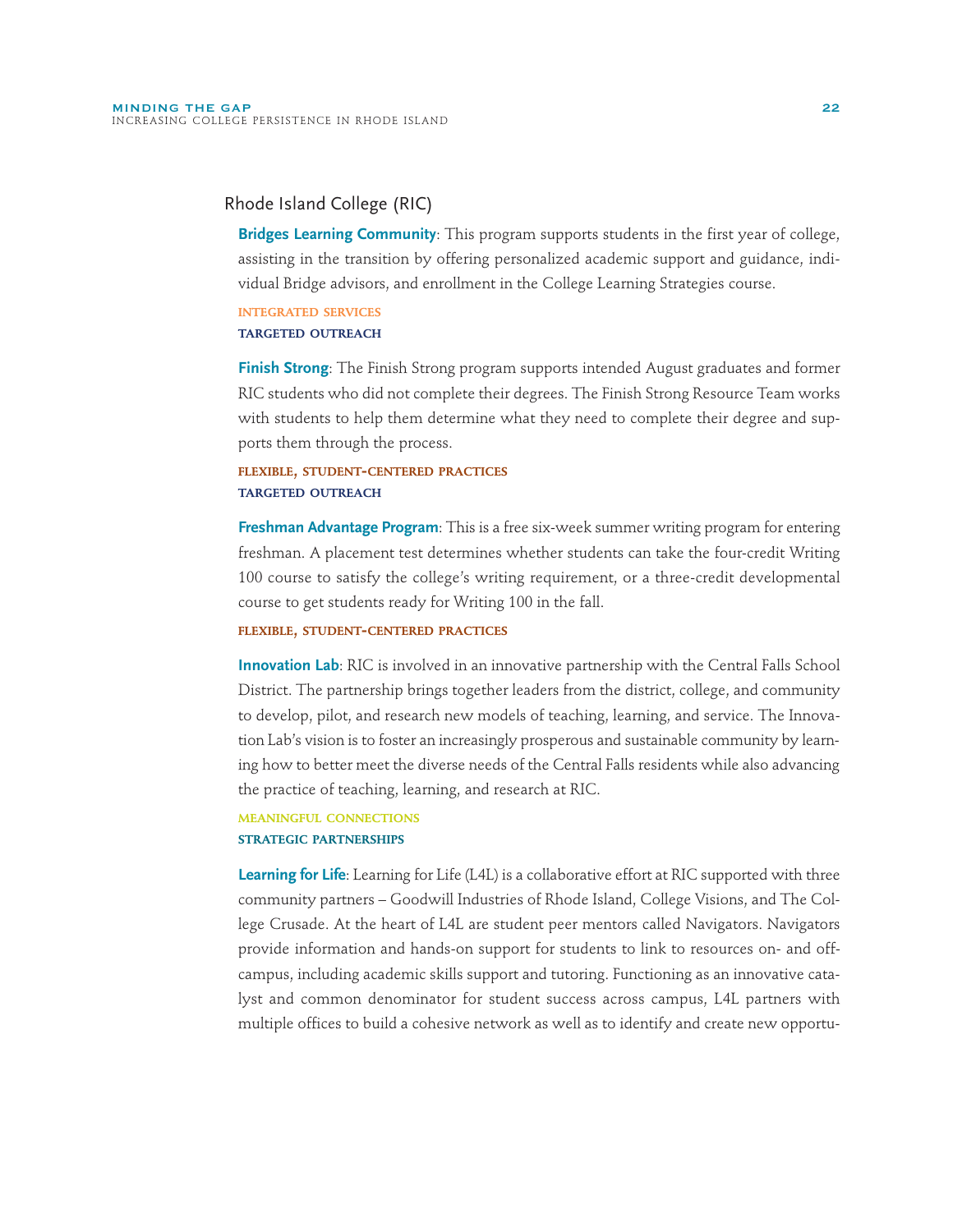nities to expand the college's web of support for nontraditional students. (See the sidebar on The Rhode Island Access & Persistence Program on page 16 for additional information.)

**FLEXIBLE, STUDENT-CENTERED PRACTICES INTEGRATED SERVICES TARGETED OUTREACH MEANINGFUL CONNECTIONS**

**Outreach Programs**: RIC offers a number of certificate programs in areas such as medical assisting, community health worker, and bookkeeping and accounting clerk. Programs provide skills training, English as a second language courses, and job placement support.

**FLEXIBLE, STUDENT-CENTERED PRACTICES**

**Performance-Based Admission Program (PBA)**: PBA admits students with little-to-no college experience and a lack of traditional admission credentials, such as SAT scores and a college preparatory course load in high school. Students in the PBA program are considered degree candidates and are expected to meet the standard university requirements as well as check in regularly with their PBA advisor and complete the school's College Learning Strategies course.

**INTEGRATED SERVICES TARGETED OUTREACH**

**Preparatory Enrollment Program**: PEP supports low-income, first-generation aspiring college students in their transition from high school to college. The program includes orientation, placement, and a pre-seminar series during the spring of students' senior year in high school, a six-week residential summer bridge program, and individual advising and group meetings throughout freshman year.

**FLEXIBLE, STUDENT-CENTERED PRACTICES TARGETED OUTREACH MEANINGFUL CONNECTIONS**

**Project Excel (Excellence in College for English Learners)**: This program admits academically accomplished bilingual students who may not have taken the requisite English courses in high school. The program recognizes that many talented bilingual students are often denied college access because their English acquisition and development classes prohibited them from being able to take a full college prep course load in high school.

#### **TARGETED OUTREACH**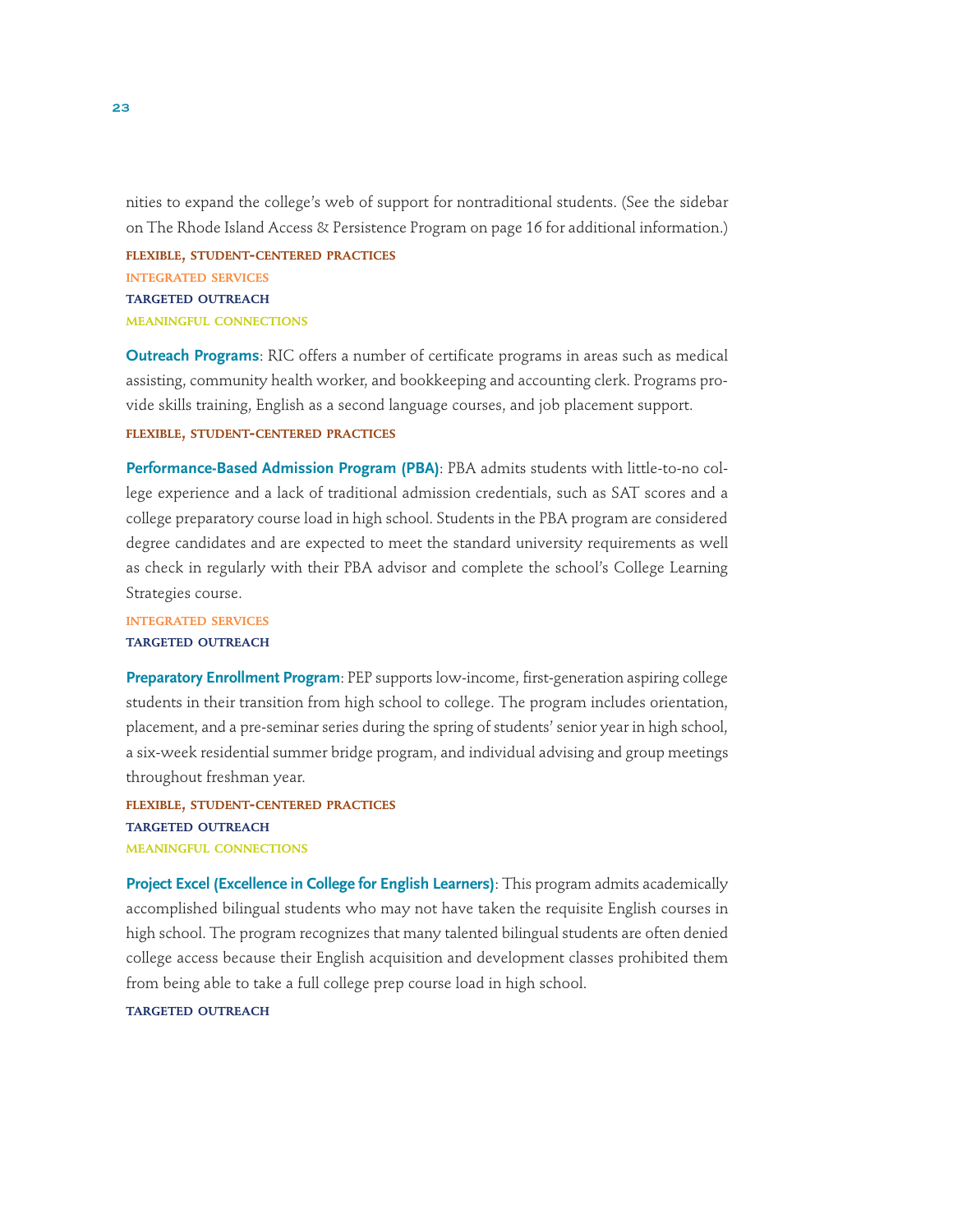## Rhode Island School of Design (RISD)

**Continuing Education**: RISD offers part-time and full-time certificate programs for adults in areas such as animation and video, children's book illustration, and graphic design. Credit-bearing summer courses are available as well.

#### **FLEXIBLE, STUDENT-CENTERED PRACTICES**

**Pre-Orientation Service Experience (POSE)**: POSE helps first-year students "break the RISD bubble" by encouraging meaningful engagement with the broader Providence community. It is a five-day experience prior to the official start of the school year during which students explore long-term volunteer opportunities off campus.

#### **MEANINGFUL CONNECTIONS STRATEGIC PARTNERSHIPS**

**RISD 360°**: This program for first-year students offers weekly college-knowledge events facilitated by peer mentors. The events, which also feature dinner and a raffle, are designed to help students transition successfully into life at RISD while forming relationships and expanding their peer networks.

**MEANINGFUL CONNECTIONS**

**RISDiversity**: This Community Narratives project celebrates diversity on campus by giving students, faculty, and staff an opportunity to share their unique stories and visions in an exhibit that combines portrait with original text and artwork.

#### **MEANINGFUL CONNECTIONS**

**RISD Leads**: This program offers a weekly workshop and speaker series centered around the theme of leadership and social change. Workshops are facilitated by leaders in the nonprofit sector, and all events include dinner and networking opportunities. Students may attend on a drop-in basis or enroll in the RISD Leads certificate program.

**MEANINGFUL CONNECTIONS STRATEGIC PARTNERSHIPS**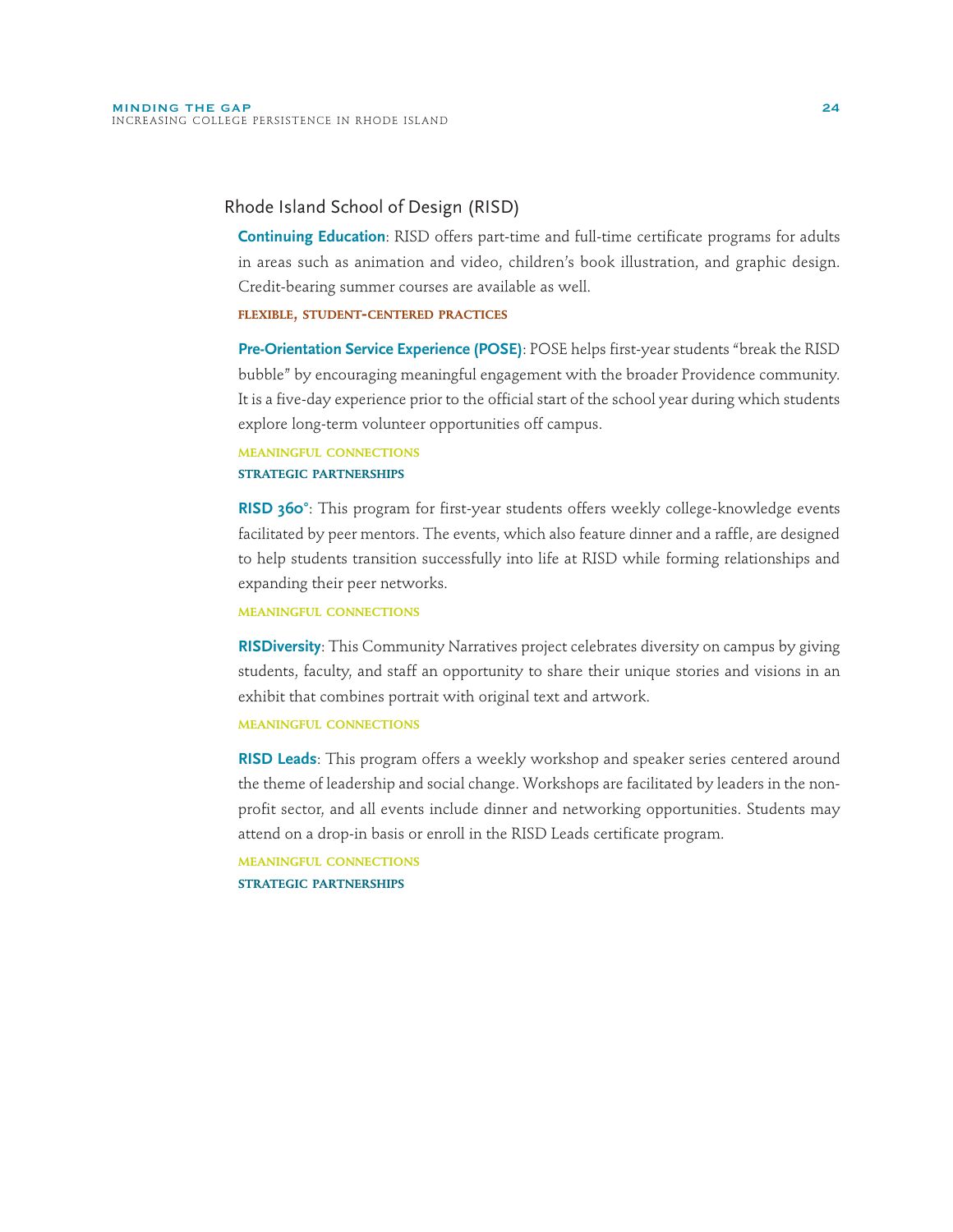## Roger Williams University

**Community Partnerships Center (CPC)**: The CPC matches students and faculty with nonprofit organizations, municipalities, government agencies, and low- and moderate-income communities who are in need of services. Students and faculty draw on their skills and academic interests, enhancing their learning while providing much needed assistance to resource-strapped local communities.

**MEANINGFUL CONNECTIONS**

**STRATEGIC PARTNERSHIPS**

**Feinstein Center for Service Learning and Community Engagement**: The Feinstein Center supports students and faculty in the development of service-learning opportunities and community service initiatives. The center organizes the annual Community Connections Day, during which more than 1,500 students, faculty, and staff participate in community service projects through the region.

**MEANINGFUL CONNECTIONS STRATEGIC PARTNERSHIPS**

**Intercultural Center**: Roger Williams has a number of groups and initiatives on campus committed to supporting and celebrating diversity. Key among them is the Intercultural Center, which offers support for immigrants and international students, sponsors programs around diversity and social justice, and hosts a number of social and cultural events.

**TARGETED OUTREACH MEANINGFUL CONNECTIONS INSTITUTIONAL COMMITMENT**

**School of Continuing Studies (SCS)**: SCS offers certificate, associate's degree, and bachelors's degree programs online and in person. Up to 90 credits can be transferred from other institutions and/or from Prior Learning Assessments. SCS also offers programs for working adults through its many partnerships, including NeighborWorks, Taco, U.S. Navy, and Housing Network RI.

**FLEXIBLE, STUDENT-CENTERED PRACTICES STRATEGIC PARTNERSHIPS**

25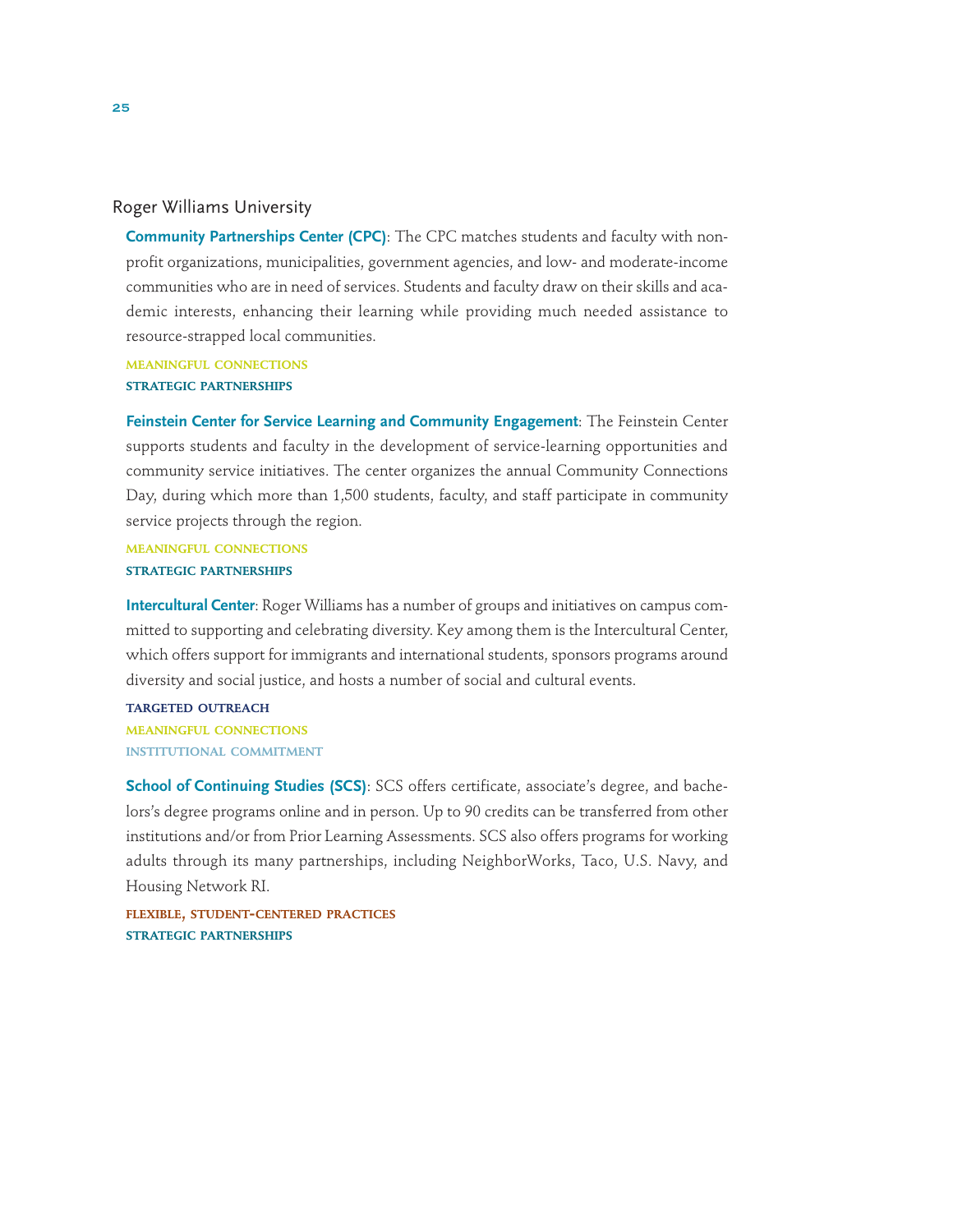## Salve Regina

**Community Service**: Salve Regina students are required to complete ten hours of community service prior to graduation as part of the Feinstein Enriching America Program. The university offers multiple service opportunities, including the annual Exploratory Day of Service for incoming students, alternative spring break opportunities, and Service Plunge, a yearlong service commitment for a select group of first-year students.

#### **MEANINGFUL CONNECTIONS**

**Continuing Education**: Certificate, associate's degree, and bachelor's degree programs are available in the traditional classroom setting, online, in compressed seven-week sessions, and in hybrid online/in-person formats to meet the needs and accommodate the schedules of diverse adult learners.

#### **FLEXIBLE, STUDENT-CENTERED PRACTICES**

**First Year Experience**: To support the transition to college life, all freshman participate in the First Year Experience, including an orientation, a one-credit New Student Seminar, and two other required classes taken together with other members of the same small learning community. First-year students are also paired up with student mentors who serve as a further resource throughout the year.

**INTEGRATED SERVICES MEANINGFUL CONNECTIONS**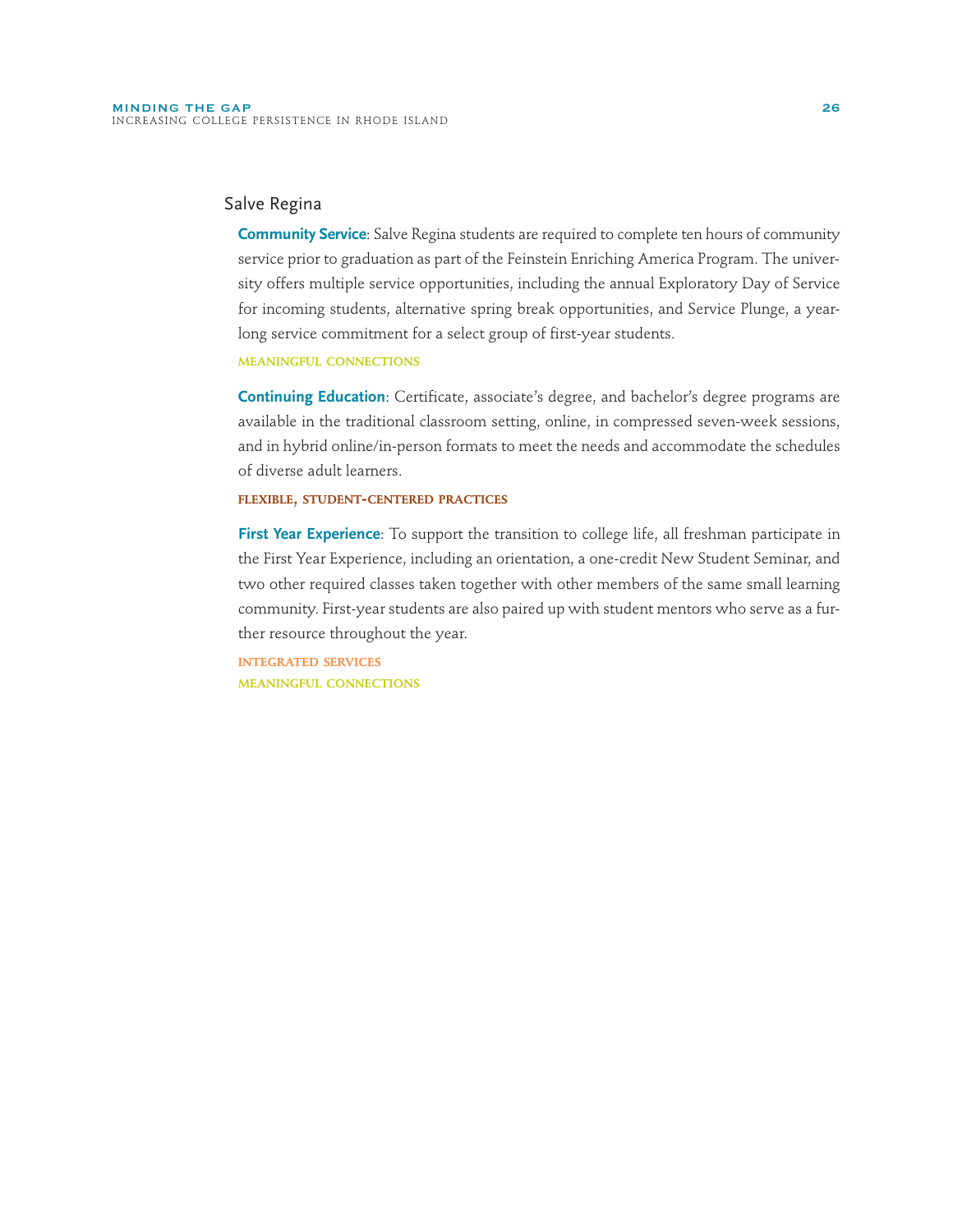## University of Rhode Island (URI)

**Early Alert Services**: This is a referral service for faculty, staff, peers, and family members to alert the university if a student is struggling academically, socially, emotionally, or otherwise. Early Alert staff will direct students to the appropriate resources and support them through recovery and on to success.

#### **INTEGRATED SERVICES**

#### **TARGETED OUTREACH**

**Feinstein Civic Engagement Program**: This program's mission is to create an engaged campus community through service and community engagement that fosters student leadership; support for faculty scholarship in service learning; and direct service and advocacy work that meets local, state, national, and global community needs. Through the Feinstein experience, all students complete a common service experience with their peers. **MEANINGFUL CONNECTIONS**

**Finish What You Started**: This program is designed to help students who have some college credit to return to school and finish their degree. The program offers individual advising, peer mentoring, credit for prior learning in and out of the classroom, and scholarship opportunities.

## **FLEXIBLE, STUDENT-CENTERED PRACTICES TARGETED OUTREACH MEANINGFUL CONNECTIONS**

**Latin American Student Association (LASA)**: This student organization is dedicated to spreading awareness of Latin American diversity and culture throughout the university, as well as voicing the issues of the Latin American Community on campus and beyond.

#### **TARGETED OUTREACH MEANINGFUL CONNECTIONS**

**Living Learning Communities**: Students can choose to live in residence halls with classmates who share their academic interests, providing opportunities to build strong social networks through shared classes, study groups, and common pursuits.

**MEANINGFUL CONNECTIONS**

27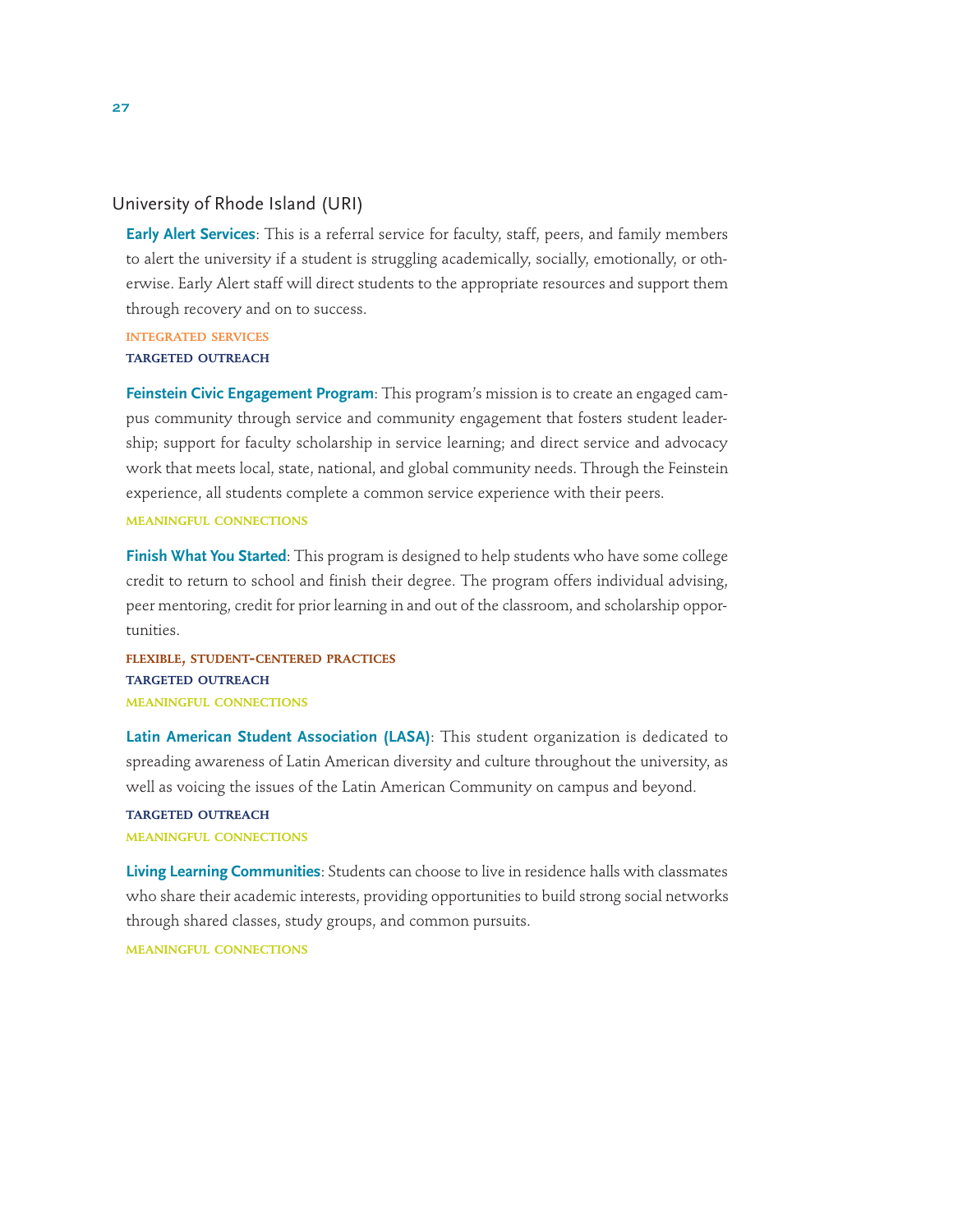**Project Relaay**: Project Relaay (Recruit and Educate Local At-Risk Adults and Youth) builds on the success of existing programs at URI including Talent Development (TD) and the Academic Enhancement Center (AEC). It not only serves entering freshmen from Rhode Island's high schools, but also adults seeking to return to college after having left without successfully obtaining their degree. Partner organizations include College Crusade, College Visions, SMILE, and Educational Talent Search. (See the sidebar on The Rhode Island Access & Persistence Program on page 16 for additional information.)

#### **TARGETED OUTREACH STRATEGIC PARTNERSHIPS**

**Talent Development**: Serving Rhode Island high school graduates whose academic standing is below the minimum requirement for admission, Talent Development offers an intensive, residential summer bridge program. Students who successfully complete the summer program enroll in the fall and continue to receive academic and financial support via their personal advisor.

## **INTEGRATED SERVICES TARGETED OUTREACH MEANINGFUL CONNECTIONS**

**Uhuru Sasa**: This student organization offers opportunities for cultural enrichment via historical, literary, and artistic events that are open to the entire university as well as the neighboring community.

#### **MEANINGFUL CONNECTIONS**

**URI 101**: This is a required seminar for first year students to help them successfully transition to URI.

**INTEGRATED SERVICES**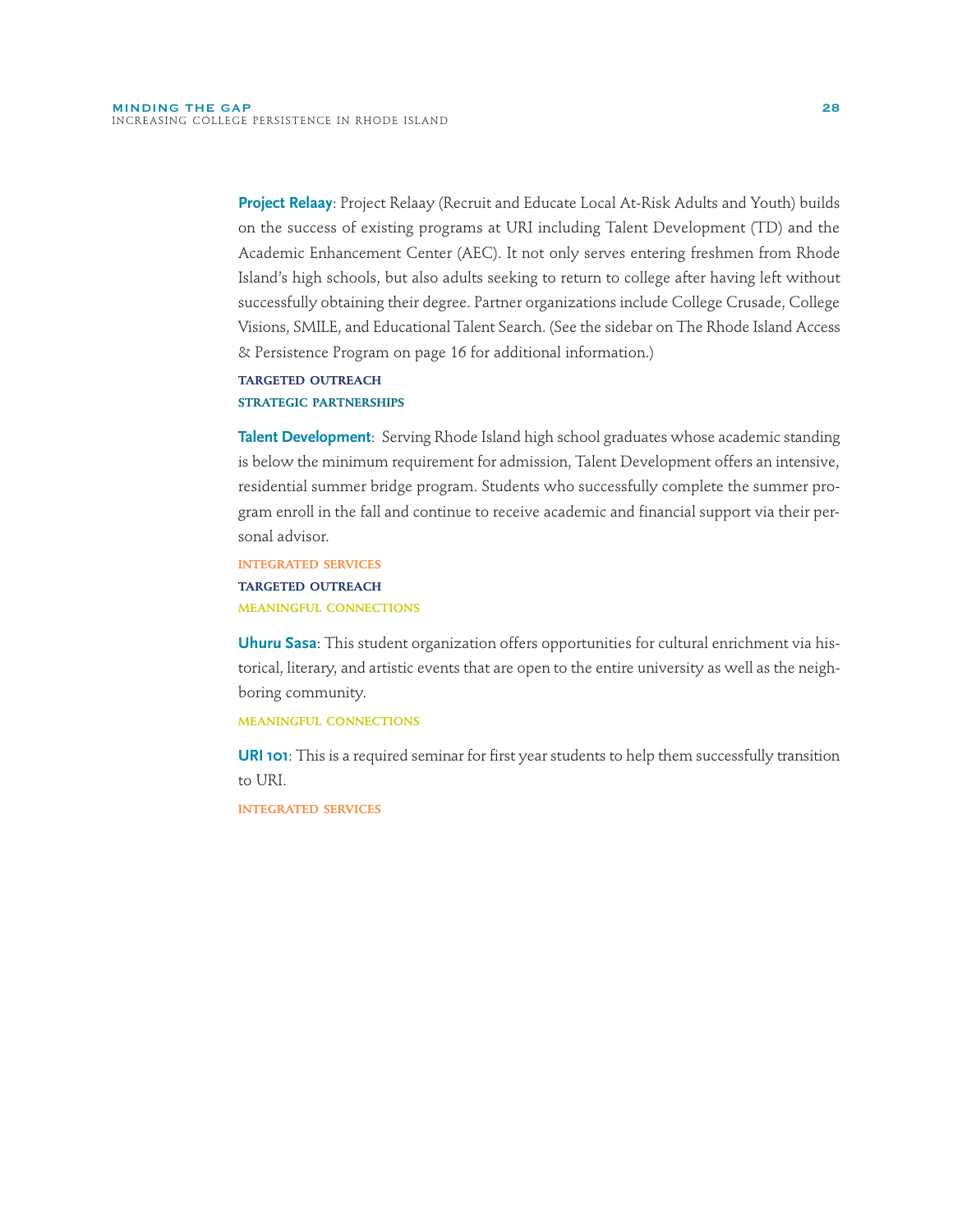# ELEMENTS OF SYSTEMIC SUCCESS IN ACTION AT RHODE ISLAND COMMUNITY-BASED ORGANIZATIONS

In addition to college- and university-based services, Rhode Island benefits from a number<br>of community-based organizations (CBOs) committed to improving post-secondary attainn addition to college- and university-based services, Rhode Island benefits from a number ment. Many of these CBOs are reporting encouraging evidence of success, with students in their programs earning credentials at higher rates than their peers. Educators and policy-makers would do well to build upon these successes by committing additional resources and expanding existing partnerships between colleges and CBOs.

## CASO (Coalition of Advocates for Student Opportunities)

CASO provides resources and advocacy for undocumented students pursuing higher education. Their website offers information on financial aid and scholarship opportunities, college application support, and additional resources for immigrants and undocumented students.

## **TARGETED OUTREACH**

#### The College Crusade

The College Crusade is committed to ensuring post-secondary success for Rhode Island's low-income, urban youth. The College Crusade's comprehensive, long-term social and aca-

demic support begins in middle school. With guidance from a network of caring adults, Crusaders participate in academic enrichment, social and personal development, and college and career exploration. The experience continues through college, where Crusaders are supported from enrollment to completion. The College Crusade also offers financial support; the organization has awarded more than \$27.8 million in scholarships since 2001.

**College Access Challenge Grant Partnerships**: Through this federally funded program designed to prepare more low-income students for post-secondary success, The College Crusade has partnered with the University of Rhode Island, Rhode Island

# **EV EVIDENCE OF SUCCESS**

From 2008 to 2011, the average firstyear persistence rates for Rhode Island's three public colleges was 73.3 percent. For Crusaders at those schools, the rate was 84.2 percent (College Crusade 2014).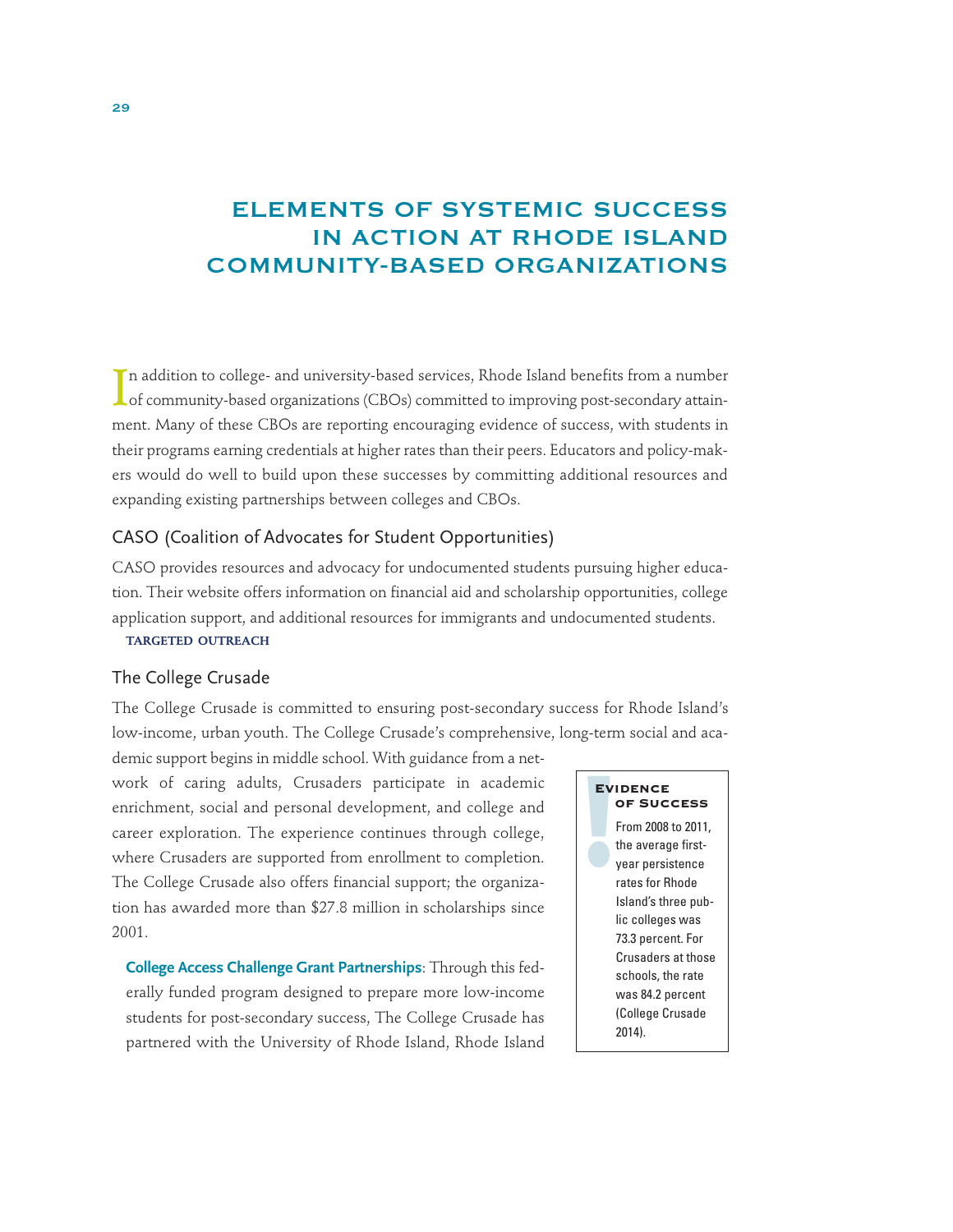College, and Community College of Rhode Island. Crusaders at these schools work closely with advisors to navigate their college careers successfully, selecting courses in line with their graduation goals, monitoring their own progress, and benefiting from the guidance of their advisors as individual challenges arise. (See the sidebar on The Rhode Island Access & Persistence Program on page 16 for additional information.)

**FLEXIBLE, STUDENT-CENTERED PRACTICES INTEGRATED SERVICES TARGETED OUTREACH STRATEGIC PARTNERSHIPS**

**Transition Counseling**: The College Crusade supports recent high school graduates as well as older adults returning to school. They help students transition successfully to college, offering assistance with financial aid, admissions, and transfers and connecting students to a variety of services on campus.

#### **INTEGRATED SERVICES TARGETED OUTREACH**

## College Unbound (CU)

College Unbound offers a highly personalized approach to helping working adults complete their bachelor degrees. Working with a team of peers, an academic advisor, a professional mentor, and experts in their field of study, students combine real-world learning with academic pursuits, working full time while earning up to fifteen credits per semester. Learning is assessed through demonstration of relevant competencies as students design projects focused on solving real problems related to the workplace.

**TARGETED OUTREACH MEANINGFUL CONNECTIONS STRATEGIC PARTNERSHIPS**

**FLEXIBLE, STUDENT-CENTERED PRACTICES**

**EV** 85 percent of CU students complete their degrees, and 60 percent do so in less than two years. 87 percent of CU alumni are employed full time (College Unbound n.d.).

**OF SUCCESS**

**EVIDENCE**

**Completion yoU Gateway Course**: In the winter, spring, and summer of 2014, College Unbound offered a three-credit, ten-to-fifteen-week Gateway course designed to help adult learners transition to college successfully. With support from Gateway instructors, students were required to create and maintain a personal learning plan that outlined their academic and career goals and mapped out a pathway to success.

**FLEXIBLE, STUDENT-CENTERED PRACTICES INTEGRATED SERVICES**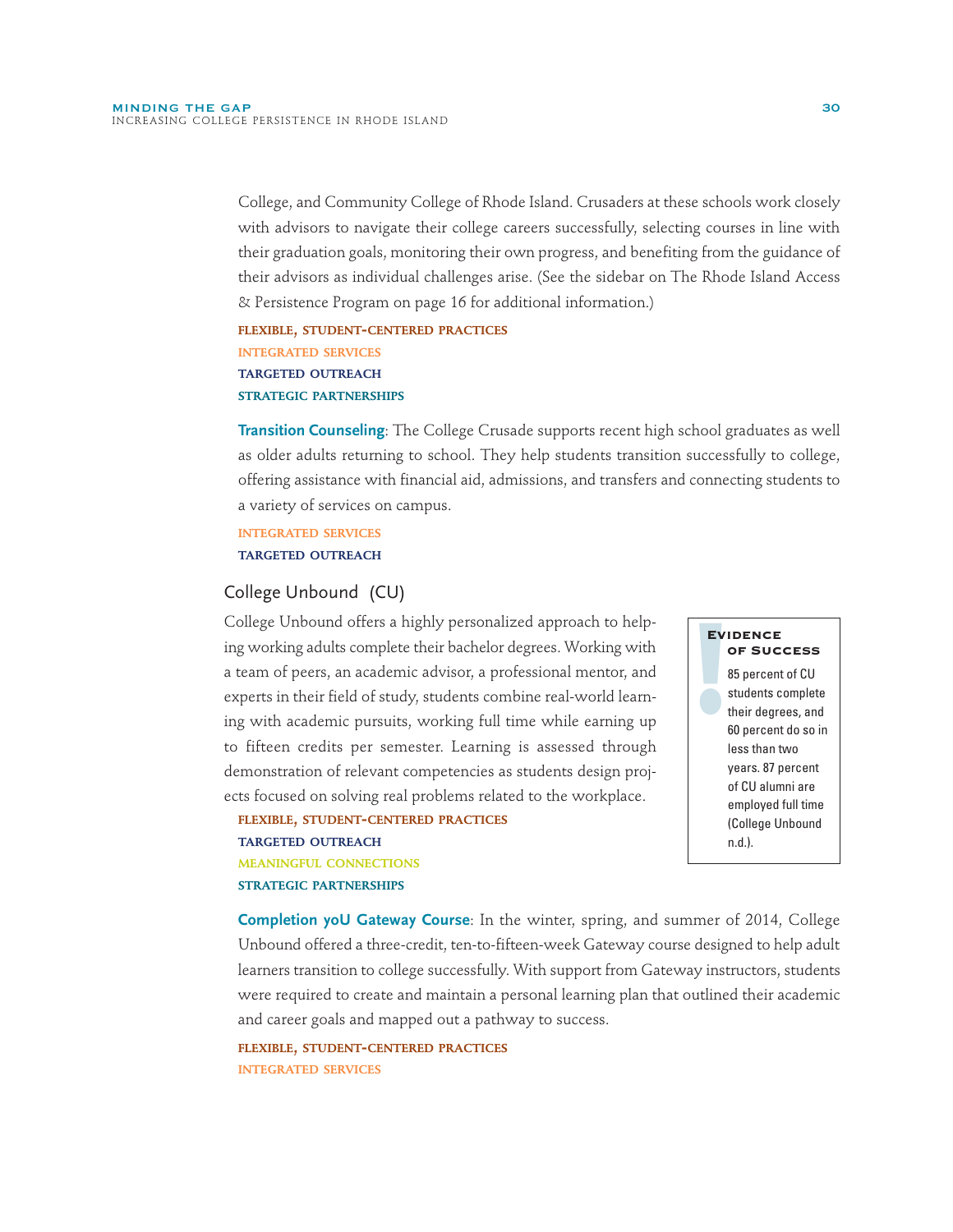## College Visions

College Visions offers individual advising and resources for lowincome, first-generation college-bound youth in Rhode Island, supporting the journey from enrollment through persistence and onto graduation.

**College Access Challenge Grant Partnerships**: College Visions is a key partner in the Rhode Island Access & Persistence Program, supporting Learning for Life at Rhode Island College as well as the Relaay program at the University of Rhode Island. (See the sidebar on The Rhode Island Access & Persistence Program on page 16 for additional information.)

**FLEXIBLE, STUDENT-CENTERED PRACTICES INTEGRATED SERVICES TARGETED OUTREACH STRATEGIC PARTNERSHIPS**

#### **EVIDENCE OF SUCCESS**

**EV** 95 percent of CAP students enroll in college; 89 percent of those students persist on to their second year; 67 percent graduate within five years (College Visions n.d.).

**College Access Program (CAP)**: The College Visions experience begins in the eleventh grade, as students and a cohort of their college-bound peers are supported through the application, selection, financial aid, and enrollment process.

**INTEGRATED SERVICES TARGETED OUTREACH MEANINGFUL CONNECTIONS**

**College Success Program**: Once CAP graduates enroll in college, they are eligible to join CSP, where the one-on-one support continues in the form of individualized coaching, connections to on-campus resources, financial aid support, peer-to-peer support and leadership opportunities.

**FLEXIBLE, STUDENT-CENTERED PRACTICES INTEGRATED SERVICES TARGETED OUTREACH MEANINGFUL CONNECTIONS**

**Partnerships**: College Visions partners with a number of local youth-serving organizations whose staff assist College Visions with student recruitment and college recommendations.

#### **STRATEGIC PARTNERSHIPS**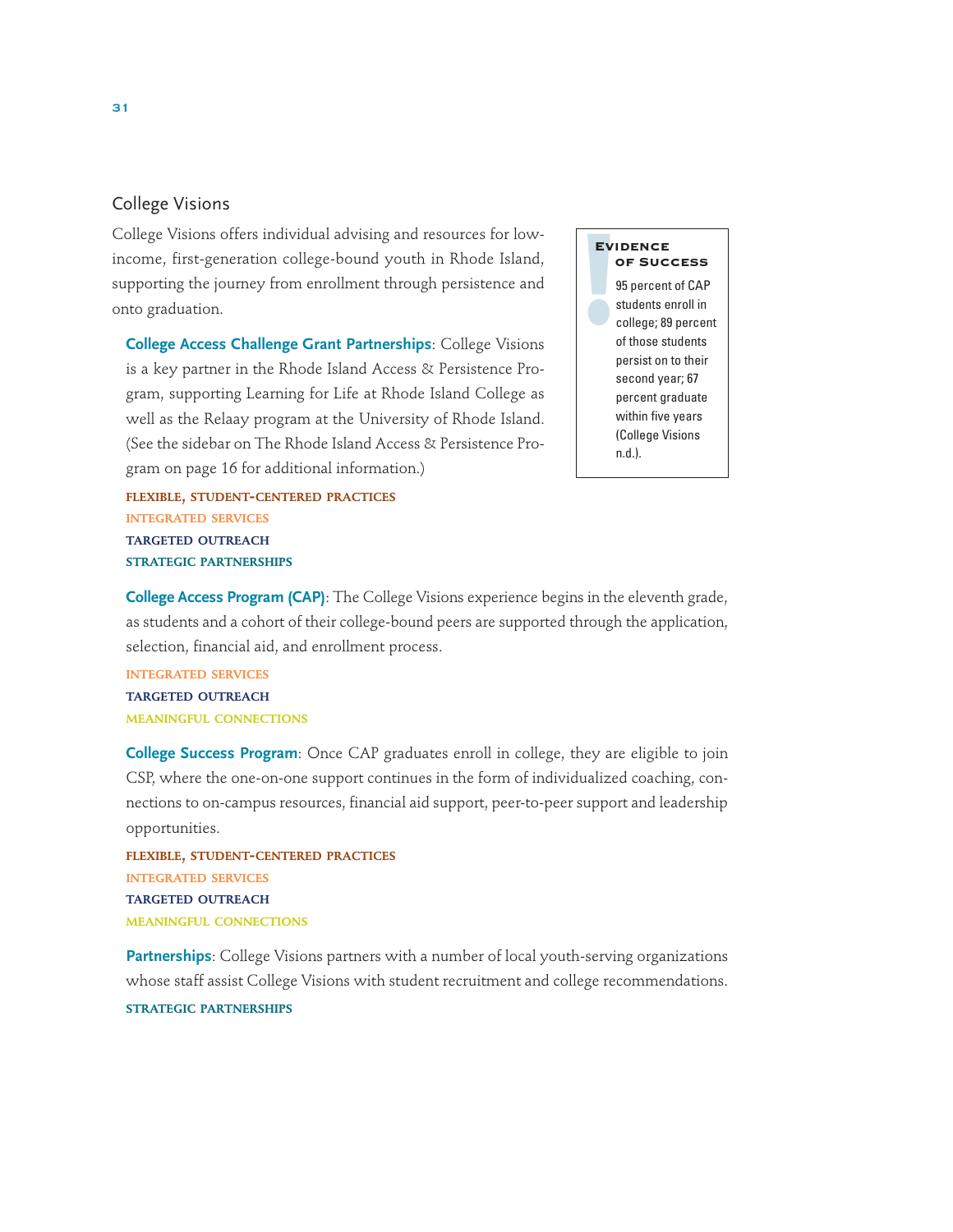## Institute for Labor Studies and Research (ILSR)

With a focus on empowering Rhode Island workers, ILSR offers certificate and degree programs online and in person. They also offer career assessments and courses in union leadership and workplace rights.

**FLEXIBLE, STUDENT-CENTERED PRACTICES**

#### Latino Dollars for Scholars (LADO)

LADO provides scholarships of up to \$1,000 to Latino residents of Rhode Island who are enrolled in, or have been accepted to, college. The organization strives to increase representation of Latinos at the post-secondary level. Scholarship recipients join the LADO community of more than 800 alumni, creating a growing network of Latino scholars and professional role models throughout the state.

**TARGETED OUTREACH**

#### Rhode Island Campus Compact (RICC)

RICC focuses on community service and civic engagement as a strategy for enhancing the quality of life in Rhode Island while simultaneously improving college retention and post-secondary success.

In order to increase civic engagement on college campuses throughout Rhode Island, RICC is engaged in a number of professional development initiatives, including the **Civic Engagement Network**, which provides opportunities for Rhode Island colleges to share resources and best practices, and the **Engaged Scholars Statewide Presidential Faculty Fellowship**, which admits a select group of Rhode Island faculty annually and supports the cohort in meaningfully integrating service and community engagement into their teaching.

**EV** In 2012-2013, 98 percent of Scholarships for Service Fellows completed their 300-hour requirement. 86 percent either graduated (13 percent) or enrolled the following year (73 percent) (Rhode Island Campus Compact 2014). **EVIDENCE OF SUCCESS**

**STRATEGIC PARTNERSHIPS INSTITUTIONAL COMMITMENT**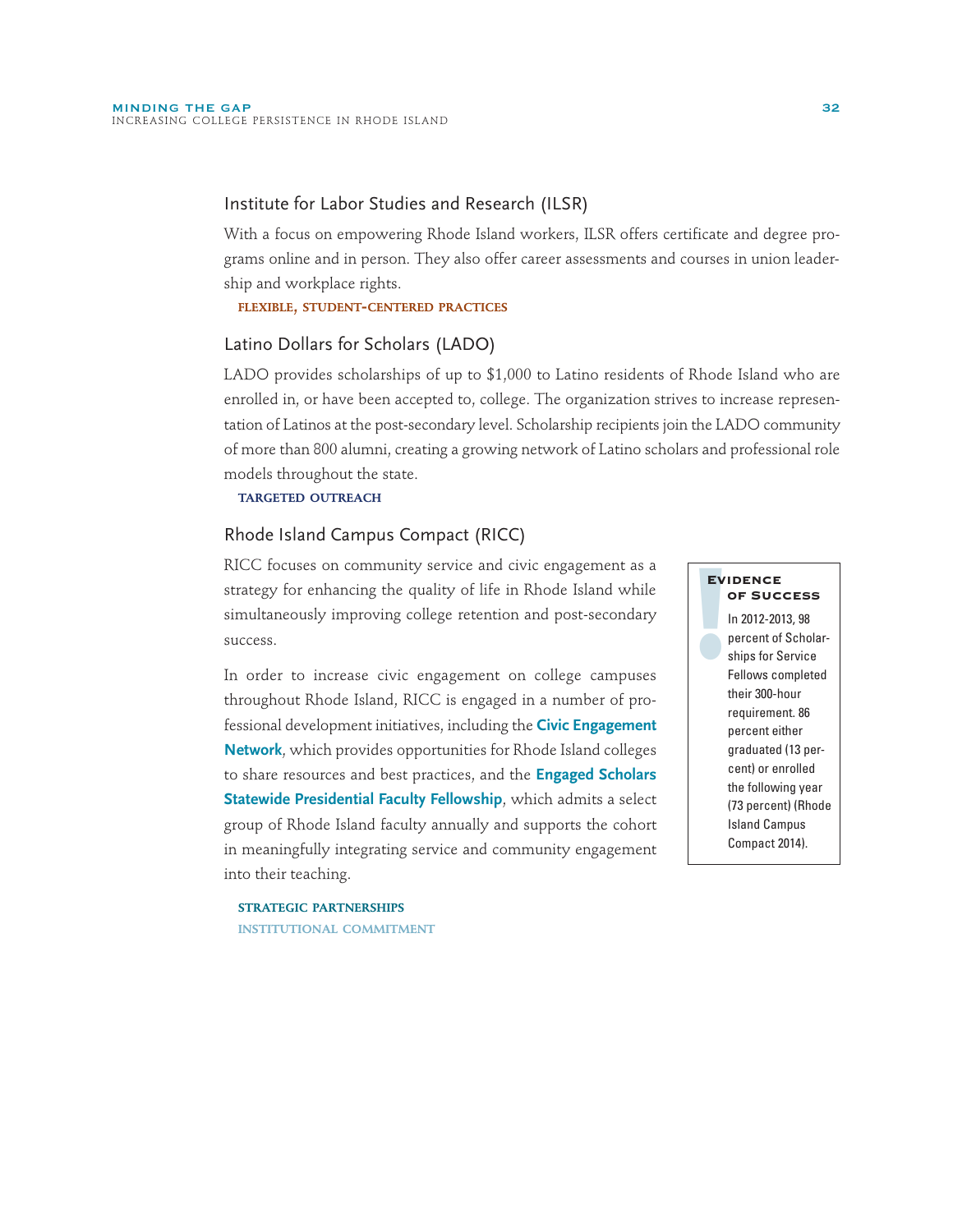**Scholarships for Service**: This AmeriCorps program offers an education stipend to approximately 100 Rhode Island college students annually. As part of a cohort of Student Civic Fellows, participants join a network of community-minded peers, each performing 150 hours of service at local nonprofits and committing an additional 150 hours to trainings, meetings, and events.

**MEANINGFUL CONNECTIONS STRATEGIC PARTNERSHIPS**

**VISTA**: Members of RICC's AmeriCorps\*VISTA program perform their year of service at one of Rhode Island's institutions of higher education, helping the school develop its capacity to meet the needs of underrepresented populations.

**TARGETED OUTREACH MEANINGFUL CONNECTIONS**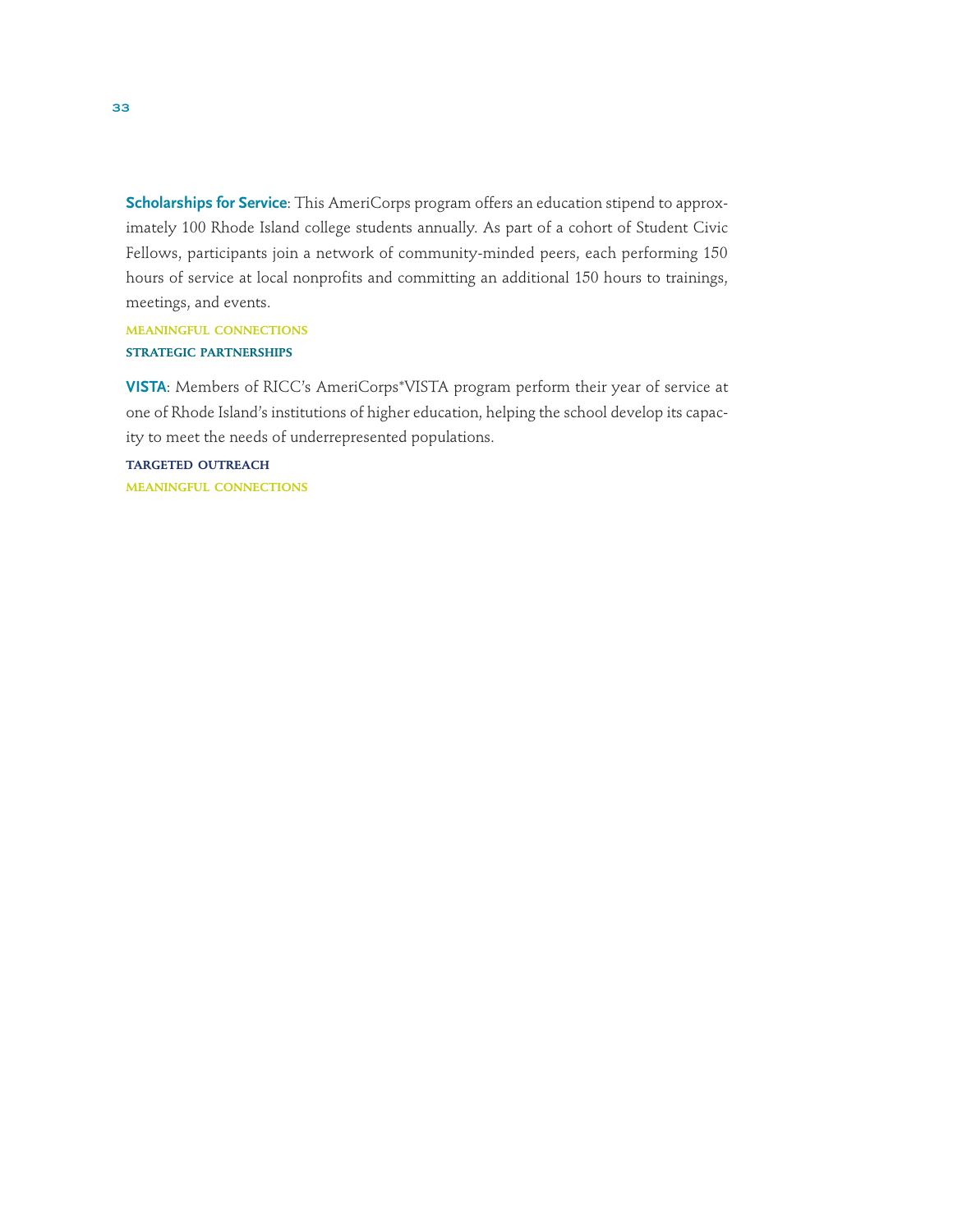# RECOMMENDATIONS FOR RHODE ISLAND EDUCATORS AND POLICY-MAKERS

Our world is changing. Dramatic demographic shifts and a rapidly transforming work-place necessitate a profound transformation in how we educate and prepare our citizens. While there are certainly promising practices in place in Rhode Island, as well as evidence of some successes, more needs to be done. The following recommendations are designed to help Rhode Island educators and policy-makers take a more strategic, proactive approach to increasing post-secondary attainment levels, ensuring that more of the state's working adults are equipped with the skills and knowledge needed for success in this new world.

- 1. **Perform Self-Assessments**: At the city, state, and institution level, it is important to know where one stands. Take stock of current enrollment, retention, and graduation rates overall and disaggregated by demographic group. Know who your students are and what their needs are. Use the Elements of Systemic Success to assess your current programs.
- 2. **Set Targets**: Once you know your data, you can use it to set meaningful targets. These could be based on improving enrollment for certain groups, improving retention and completion rates overall, and/or closing graduation gaps among groups. Consider aligning your targets with one of the national goals and/or connecting to a campaign at the city or state level.
- 3. **Form and Expand Upon Strategic Partnerships**: Resources can be maximized when organizations collaborate toward shared goals. Often, CBOs can work with colleges to offer more targeted, individual supports; nonprofits can provide rich service-learning experiences; and partnerships with businesses create opportunities for internships, on-the-job learning, and professional networking to increase post-graduation job prospects.
- 4. **Build Upon Successes**: Look at the work already being done in the state and build on it! Convene stakeholders to celebrate successes and foster a collaborative learning environment, with all parties working together toward a shared vision of success.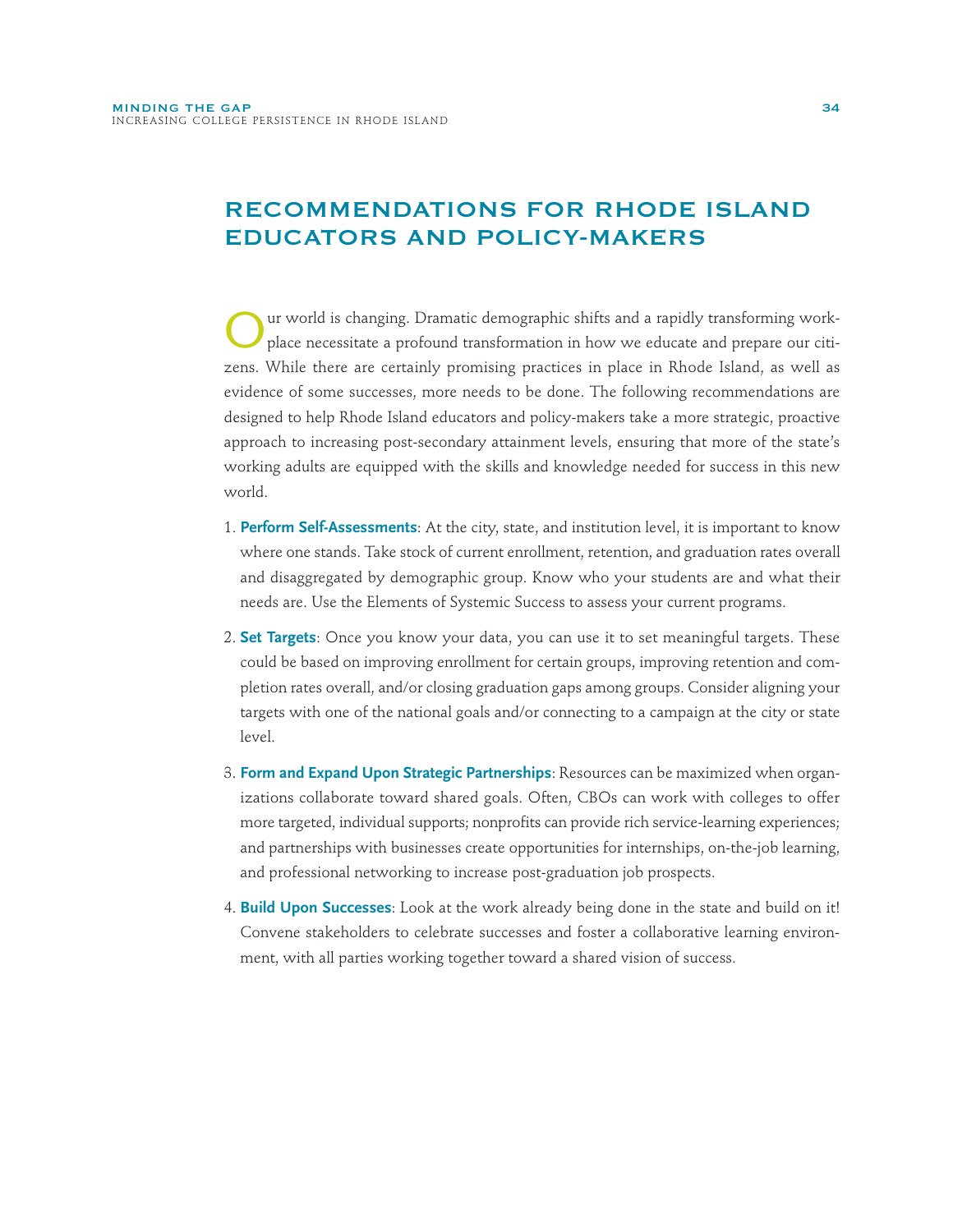## CLOSING REMARKS

UUR IN INCORRECT THE UP TO MELTA THE UP TO MELTA THE UP TO MELTA THE UP TO MELTA THE UP TO MELTA THE UP TO MELTA THE UP TO MELTA THE UP TO MELTA THE UP TO MELTA THE UP TO MELTA THE UP TO MELTA THE UP TO MELTA THE UP TO MEL more diverse college-going population. It is no longer enough for schools to be purveyors of knowledge. They need to provide a safe and nurturing learning environment where students are recognized as individuals, offered a relevant and personally meaningful curriculum, challenged to develop their unique potential, and supported along the way. This is no easy task. It requires a culture shift that can only be accomplished when there is a commitment to change at the institutional level. When schools and communities commit to giving students opportunities to take the lead in their own learning, to contribute to their communities, and to shape their own future, those students, supported and empowered, are more likely to persist through to graduation and beyond.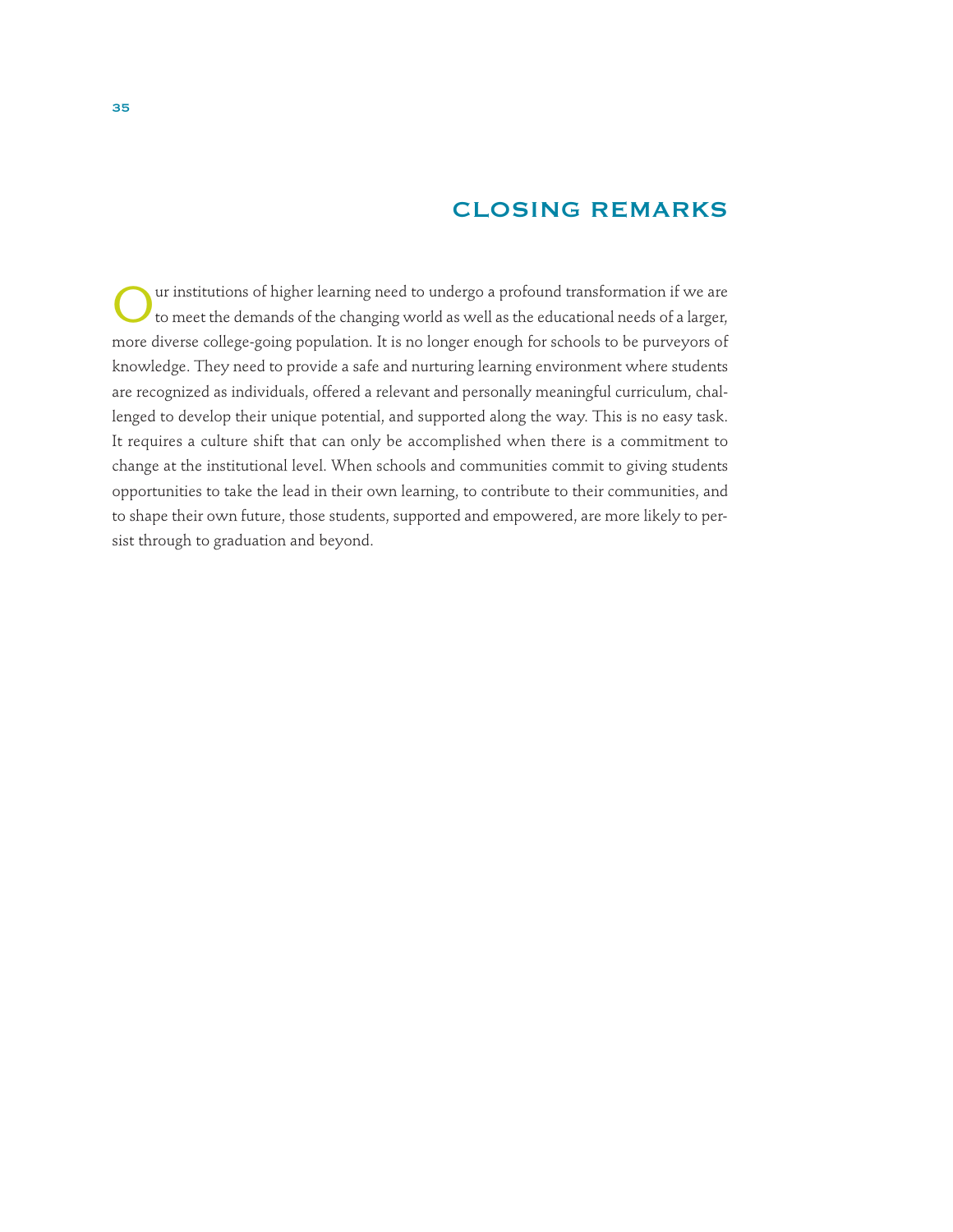## ADDITIONAL RESOURCES

- A Stronger Nation Through Higher Education: An Annual Report from Lumina Foundation www.luminafoundation.org/newsroom/news\_releases/2014-04-22-stronger\_ nation\_ 2014.html
- Advancing to Completion: Increasing Degree Attainment by Improving Graduation Rates and Closing Gaps for Hispanic Students. By Mary Nguyen, Erin Ward Bibo, and Jennifer Engle. www.csusb.edu/documents/Ed\_Trust-Advancing\_To\_Completion.pdf
- Crossing the Finish Line: Overcoming Barriers to Community College Degree and Credential Attainment in Kentucky www.alicelaw.org/uploads/asset/asset\_file/1375/Crossing\_the\_Finish\_Line.pdf
- Promoting Persistence Through Comprehensive Student Supports www.jff.org/sites/default/files/publications/materials/Promoting-Persistence-Through-Comprehensive-Student-Supports%20\_031814.pdf
- Low Income Single Mothers at Community College http://womenemployed.org/sites/default/files/resources/ LowIncomeSingleMothersatCommunityCollege2012.pdf
- A Matter of Degrees: Promising Practices for Community College Student Success www.ccsse.org/docs/Matter\_of\_Degrees.pdf
- Going the Distance in Adult College Completion: Lessons from the Non-Traditional No More Project

www.wiche.edu/info/publications/ntnmStateCaseStudies.pdf

- Creating New Pathways to Post-Secondary: Evaluation of the Bill and Melinda Gates Foundation's Post-Secondary Success Initiative http://cyc.brandeis.edu/pdfs/reports/PSSReport.pdf
- Improving College Access and Completion in Rhode Island www.rikidscount.org/matriarch/documents/Improving%20College%20Access%20and %20Completion%20in%20RI\_FINAL2.pdf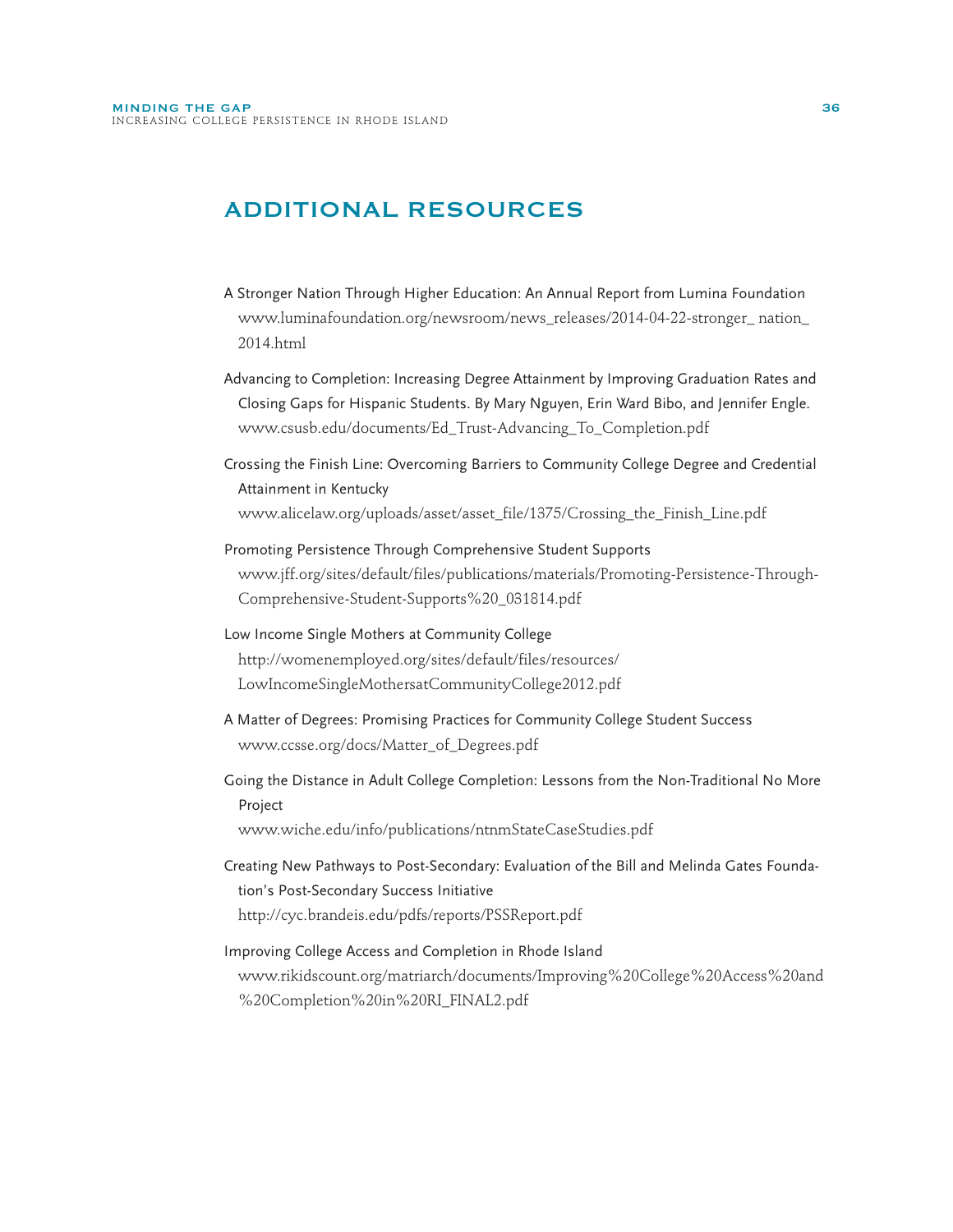Dreaming Big: What Community Colleges Can Do To Help Undocumented Immigrant Youth Achieve Their Potential

http://unitedwedream.org/wp-content/uploads/2014/05/DREAMING\_BIG\_CCCIE\_ Report\_9-2012\_final\_version.pdf

- More Graduates: Two-Year Results from an Evaluation of Accelerated Study in Associate Programs for Developmental Students www.mdrc.org/sites/default/files/More\_Graduates.pdf
- Men of Color: Ensuring the Academic Success of Latino Males in Higher Education www.ihep.org/assets/files/publications/m-r/(Brief)\_Men\_of\_Color\_Latinos.pdf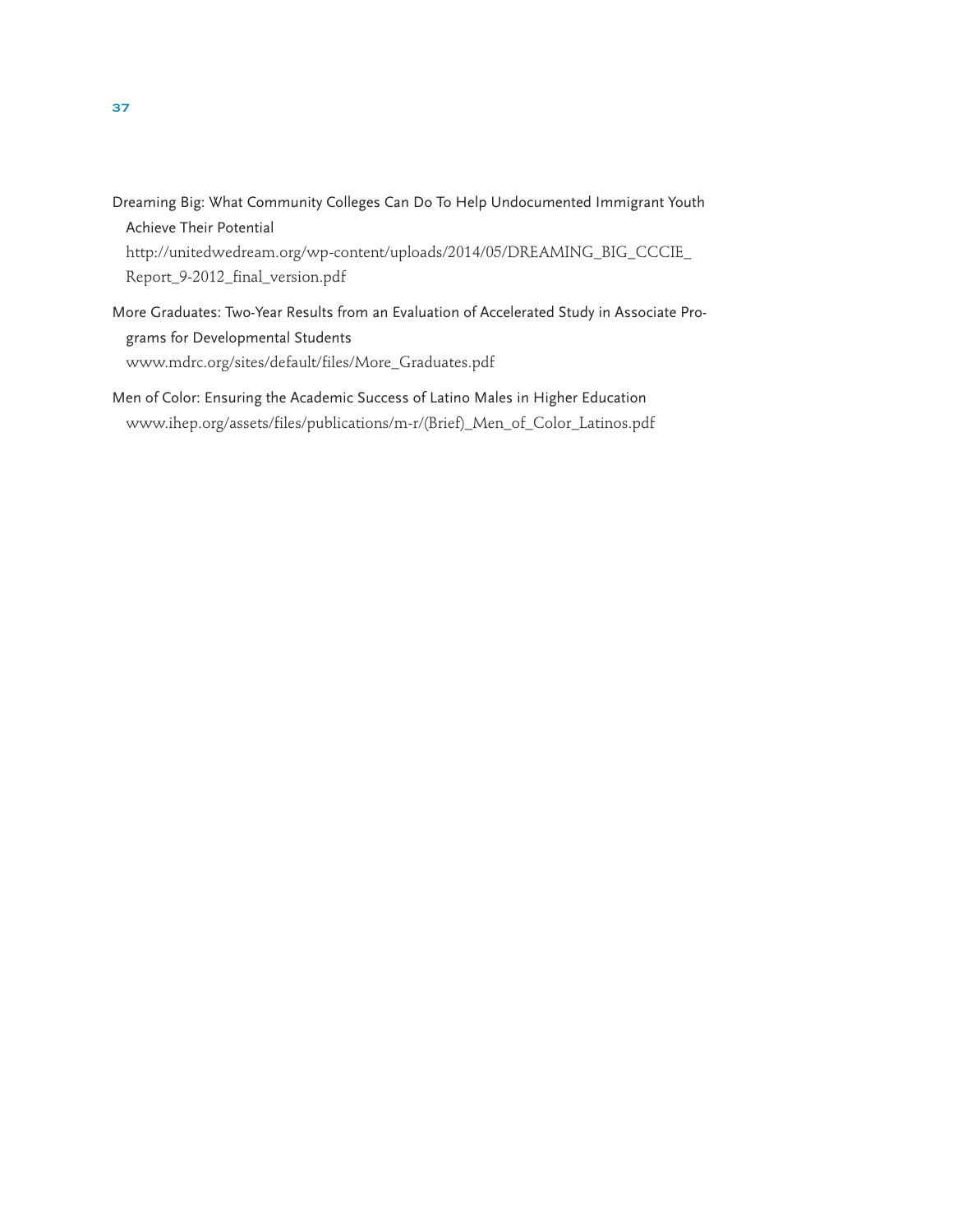## REFERENCES

55,000 Degrees. n.d. "About 55K," 55,000 Degrees, www.55000degrees.org/about-55k.

- Baum, Sandy, Jennifer Ma, and Kathleen Payea. 2013. *Education Pays: The Benefits of Higher Education for Individuals and Society.* New York: The College Board. http://trends.collegeboard.org/sites/default/files/education-pays-2013-full-report.pdf
- City of Providence. 2011. *Educate Providence: A Report of the Education Opportunity Working Group (EOWG).* Providence, RI: City of Providence. www.providenceri.com/efile/1695
- College Unbound. n.d. "CU Statistics," College Unbound, http://collegeunbound.org/ cu-statistics.
- College Visions. n.d. "The Results," College Visions, www.collegevisions.org/the-results.
- Complete College America. 2011. "Rhode Island," Complete College America, http://completecollege.org/wp-content/themes/cca/pdfs/Rhode%20Island.pdf.
- Lumina Foundation. 2014. *A Stronger Nation through Higher Education.* Indianapolis, IN: Lumina Foundation. www.luminafoundation.org/stronger\_nation
- Lumina Foundation. n.d. "Goal 2025," Lumina Foundation, www.luminafoundation.org/ goal\_2025.
- National Student Clearing House. 2012. StudentTracker for High Schools Aggregate Report, Prepared for Providence School District. Unpublished Report, Providence Public School District.
- Nguyen, Mary, Erin Ward Bibo, and Jennifer Engle. 2012. *Advancing to Completion: Increasing Degree Attainment by Improving Graduation Rates and Closing Gaps for Hispanic Students.* Washington, D.C.: The Education Trust. www.csusb.edu/documents/Ed\_Trust-Advancing\_To\_Completion.pdf
- Rhode Island Campus Compact Scholarships for Service AmeriCorps Program. 2014. *College Student Volunteerism Linked to Success.* Providence, RI: Rhode Island Campus Compact. http://ricompact.org/wp-content/uploads/2014/10/SFS\_ResearchBrief-StudentVolunteerism-doc.pdf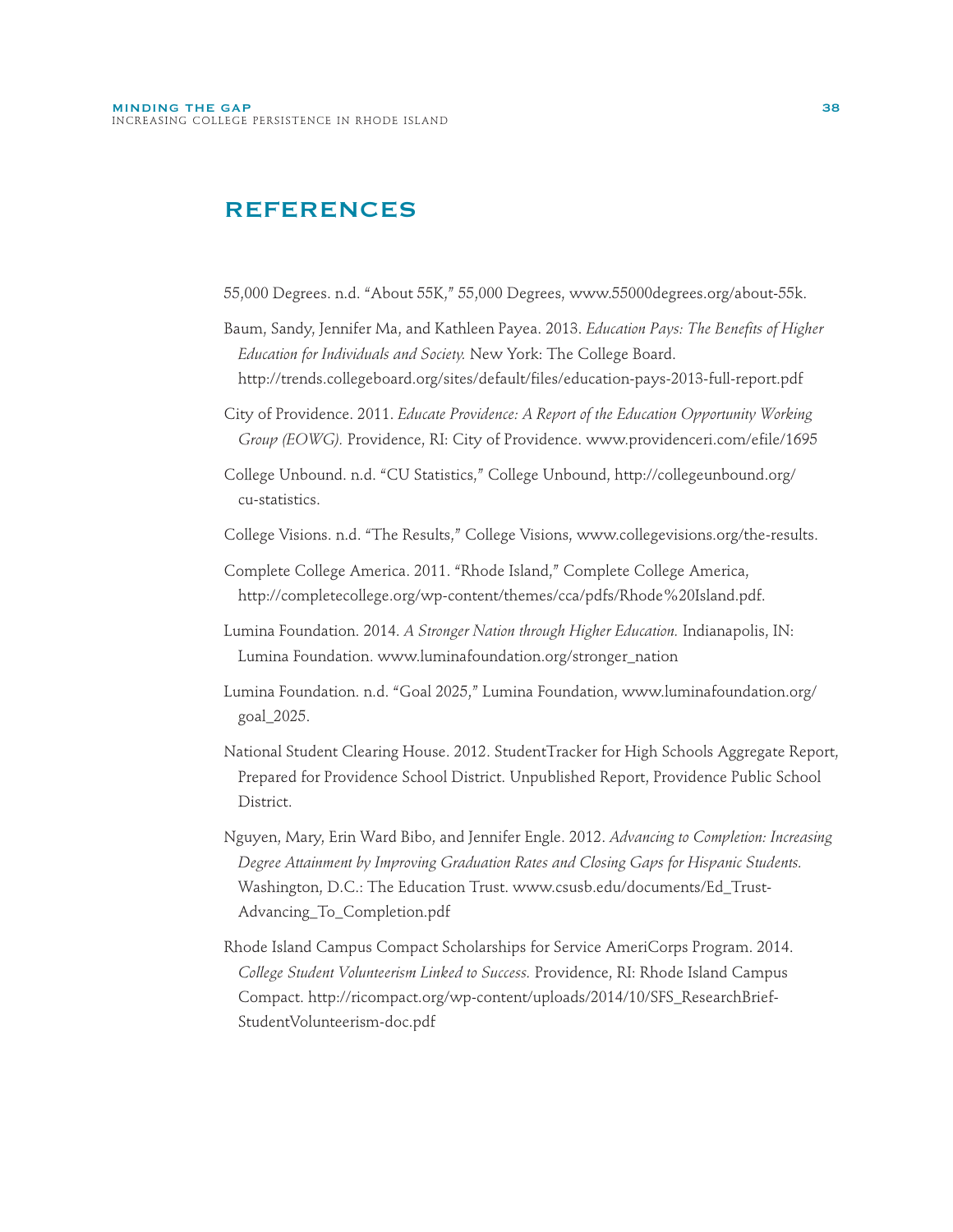- Rhode Island Department of Labor and Training. n.d. "Rhode Island Race & Ethnic Origin Demographics by County, 2000–2010," RIDLT, www.dlt.ri.gov/lmi/census/demo/ ethnic.htm.
- SA 2020. n.d. "Education," SA 2020, https://sa2020.intellica.us/sa2020/progress\_type/ education.
- The College Crusade of Rhode Island. 2014. *2013-2014 Annual Report Card.* Providence, RI: The College Crusade of Rhode Island. http://thecollegecrusade.org/tccri/wp-content/ uploads/2014/04/2014-Annual-Report-
- The White House. n.d. "Higher Education," The White House, www.whitehouse.gov/ issues/education/higher-education.
- U.S. Census Bureau. 2013. "Sex by Educational Attainment for the Population 25 Years and Over." American Community Survey 2010-2012 Table 15002.
- U.S. Census Bureau. 2014. "Employment Status." American Community Survey 2011-2013 Table S2301.